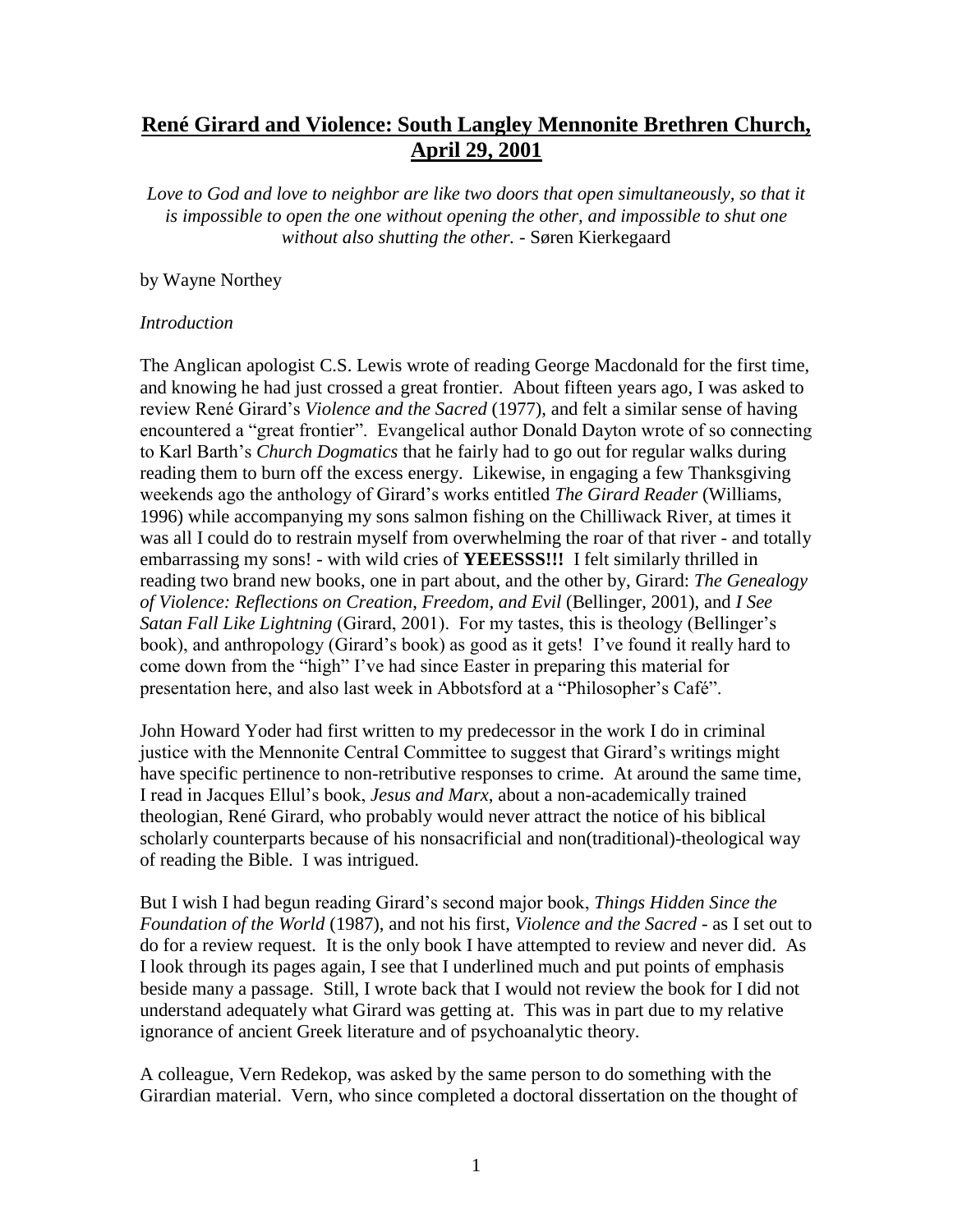Girard (1998), produced an essay that I eventually had published in an "Occasional Papers" series I co-edited for Mennonite Central Committee Canada. It was entitled *Scapegoats, the Bible, and Criminal Justice: Interacting with René Girard* (1993). It remains a fine brief introduction to the thought of Girard. Girard himself gave his *imprimatur* to the book. It has been especially helpful to understand criminal justice in light of Girardian theory.

I proceeded to read other essays on the thought of Girard in fits and starts. At times, part of me felt overwhelmingly like dropping everything in order to pursue uninterrupted further exploration of Girardian theory. I thrilled to the reading of his second major work, *Things Hidden Since the Foundation of the World*, knowing that indeed at last I *had crossed* a great frontier! Vern Redekop began attending an annual international gathering of scholars investigating the ramifications of Girard's thought, the first one of which, as mentioned, was held in 1990. The conference is called: **Colloquium on Violence and Religion**, and attracts mainly scholars in a variety of disciplines, in particular literature, the social sciences, and yes, theology - thankfully to prove conclusively Jacques Ellul's prediction wrong. Papers are presented, invariably one or more by Girard himself, and workshops held.

#### *Why All the Fuss?*

"Why all the fuss?", one might ask.

Though he himself eschews any aspiration to or claim of originality, in the words of Gil Bailie: "... Girard has made the most sweeping and significant intellectual breakthrough of the modern age....

"....The unedifying spectacle of Marxist and Freudian doctrine collapsing in intellectual and spiritual exhaustion has left the human sciences understandably wary of unifying theories. In a desire to avoid further embarrassment, modest goals and modest hopes have been the order of the day. About the only sweeping theory that has recently found favor is one that holds that sweeping theories are no longer possible. [In a nutshell, this is the message of post-modernism.] When, in this milieu, René Girard proposed a sweeping new theory and argued for its universal applicability, it seemed almost a nuisance to have to reckon with it (1995, pp. 5  $\&$  6)."

On March 5 to 9 of this year, CBC IDEAS broadcaster, David Cayley, did five hours of radio programming on the thought and influence of French literary critic, anthropologist, and social scientist, René Girard (Cayley, 2001). Girard is considered by a growing number of scholars worldwide to be the major theorist on violence and its origins in the  $20<sup>th</sup>$  century. Charles Bellinger (2001) also opines this.

A reviewer in *Comparative Literature* writes: "René Girard's work suggests the projects of those nineteenth-century intellectual giants – Hegel, Marx, Nietzsche, Freud – who still cast such long shadows today."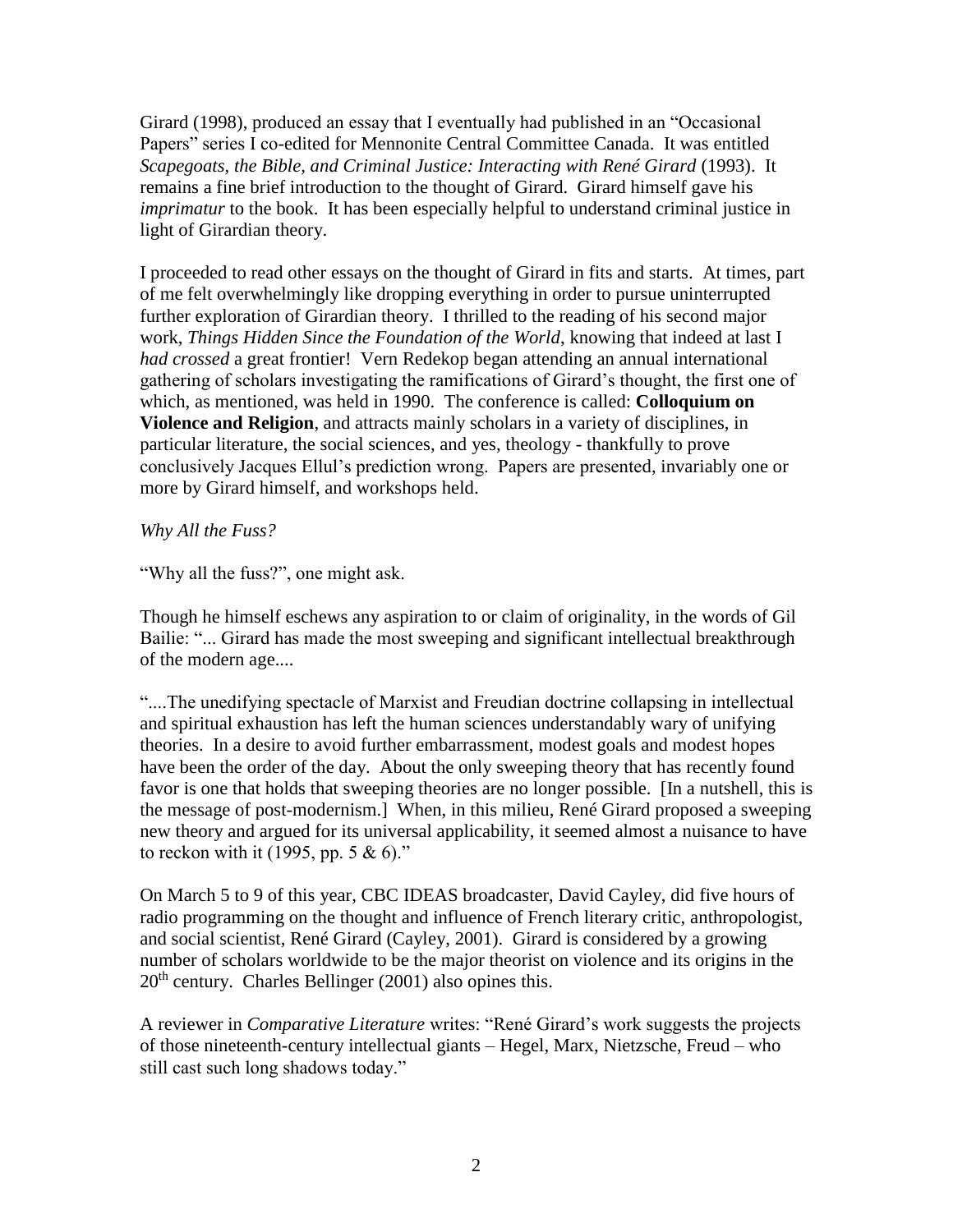Philosopher Paul Dumouchel of the University of Québec, at the end of a 1983 Symposium on his thought, wrote: "Beginning from literary criticism and ending with a general theory of culture, an explanation of the role of religion in primitive societies and a radical reinterpretation of Christianity, René Girard has completely modified the landscape in the social sciences. Ethnology, history of religion, philosophy, psychoanalysis, psychology and literary criticism are explicitly mobilized in this enterprise. Theology, economics and political sciences, history and sociology - in short, all the social sciences, and those that used to be called the moral sciences - are influenced by it (quoted in Bailie, 1995, p.6)." On the recent CBC IDEAS series, he added that Girard's anthropology provides the way for an entire recasting of human epistemology – how we know what we know.

Whole international conferences have been convened to discuss Girard's contributions to human knowledge. Since 1990, there has been an annual gathering in Europe or North America of international scholars (mainly) across a broad spectrum of disciplines, and some activists around Girard's discoveries. It is called: *Colloquium on Violence and Religion*. I have been privileged to present workshops at two of those gatherings.

Girard delineates three great intellectual discoveries that have informed his development throughout a long and distinguished academic career. They are: *mimetic desire, the scapegoat mechanism, and the absolute uniqueness, anthropologically, of the Bible.* I shall return to these. But, leaving aside the first two, Girard writes of his third and most formative discovery thus:

I certainly do not believe that the Bible gives us a political recipe for escaping violence and turning the world into a utopia. Rather, the Bible discloses certain truths about violence, which the readers are free to use as they see fit. So it is possible that the Bible can make many people more violent...

In the Hebrew Bible, there is clearly a dynamic that moves in the direction of the rehabilitation of the victims, but it is not a cut-and-dried thing. Rather, it is a process under way, a text in travail... a struggle that advances and retreats. I see the Gospels as the climactic achievement of that trend, and therefore as the essential text in the cultural upheaval of the modern world (Hamerton-Kelly, ed., 1987, p. 141)."

In his just published book, *I See Satan Fall Like Lightning*, he adds:

The Passion accounts [the stories of Jesus' crucifixion] reveal a phenomenon that unbeknownst to us generates all human cultures and still warps our human vision in favor of all sorts of exclusions and scapegoating. If this analysis is true, the explanatory power of Jesus' death is much greater than we realize, and Paul's exalted idea of the Cross as the source of all knowledge is anthropologically sound.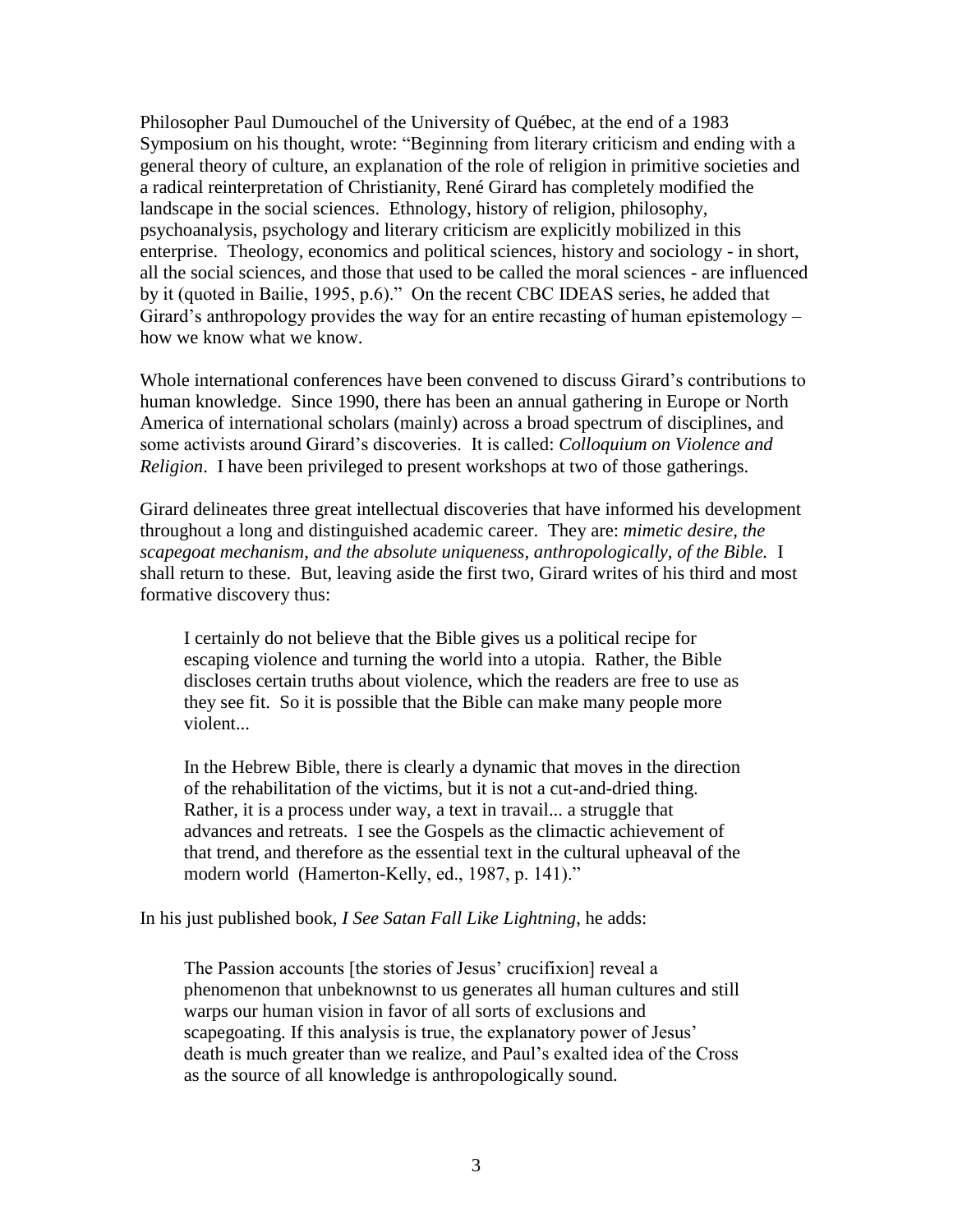The opposition between the scapegoat concealed in mythology and unconcealed in Judaism and Christianity illuminates not only archaic religions, not only many neglected features of the Gospels, but above all the relationship between the two, the unique truth of the Judeo-Christian tradition. Since all this knowledge comes from the Gospels, the present book can define itself as a defense of [the] Judaic and Christian tradition, as an *apology* of Christianity rooted in what amounts to a Gospel-inspired breakthrough in the field of social science [i.e. anthropology], not of theology (2001, p. 3).

In a world grown weary and in fact downright suspicious of any universal claims to "truth", Girard emerges, insisting that there is revelatory truth to be discovered in all great literature, and therefore language itself still, *à la* Shakespeare and *over against* postmodernism, "signifies something." He also claims that the ultimate and unique revelation of the human predicament and humanity's liberation is found in the Bible. Girard stands over against a pervasive "hermeneutics of suspicion" applied to every traditional text and interpretation in a post-modern world, one populated by cultural sycophants convinced that the only real clothes for the "Emperor", contemporary culture, are various forms of nihilism. Instead, he takes on the role of the little boy in the Andersen fable who cries out: "But the Emperor has no clothes!" And those alert to his cry suddenly see that our contemporary culture is indeed shivering naked in the cold Winter winds of a ubiquitous skepticism about knowing universal truth, especially Christian truth. In contradiction of a post-modern world that has given up the hope of ever discovering truth outside of "my own privatized truth", religious or secular, Girard joyously declares that there are warm clothes available for everyone after all, and the wardrobe containing them is Christian revelation.

As Charles Bellinger says, Girard in fact reverses the tables: "[Girard] accomplishes this revelation by applying a hermeneutic of suspicion to social phenomena… The scapegoat mechanism is one side of the great either/or of human existence: either a society will sacrifice victims to meet the psychological needs arising out of its 'ontological sickness,' [Kierkegaard's term] or human beings will follow the way of the Kingdom of God, which is the way of love of the neighbor (Bellinger, 2001, p. 79)."

"If," he says in an interview, "you believe that Christianity is truth, including societal truth, you are not going to reach truth by bracketing it out [for the ... idea of silencing Christianity in the name of Christian humility is a Christian idea gone mad]. You can see the result of this method all around us, in the current academic debacle for instance." He continues: "The biblical scholars who are still talking in terms of bracketing truth out are still thinking in nineteenth-century terms. They are on their way to a goal which the deconstructors reached long ago. If we must have nihilism, let us not dilute it with water and let us drink it full strength, with Nietzsche, Heidegger, and the deconstructors. In order to reach the end of the present crisis we must first experience it fully, we must not interminably repeat attempts which already failed a hundred years ago, like 'the quest for the historical Jesus'. [He has in mind undoubtedly The Jesus Seminar scholars and others.] (p. 288)"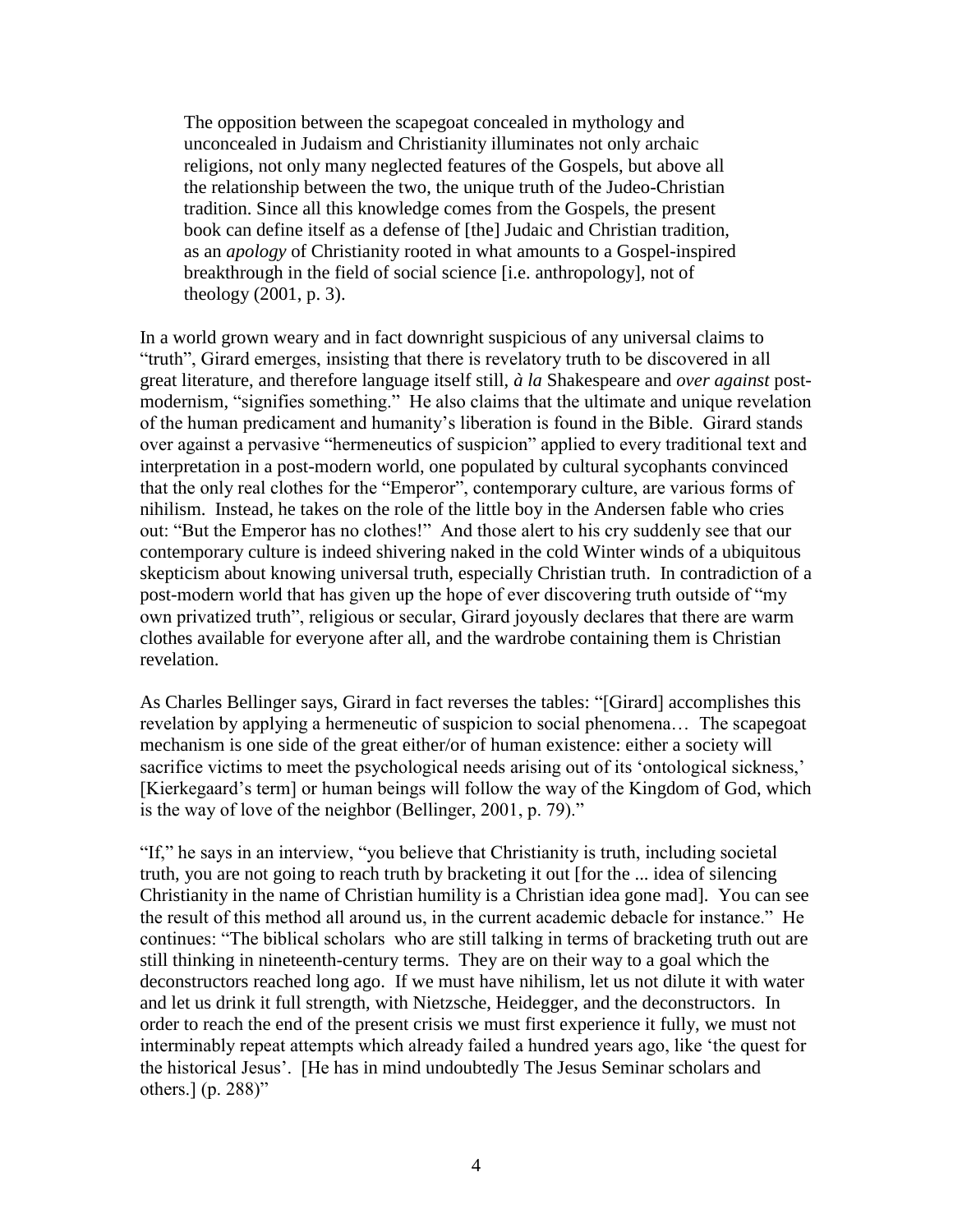The image here is of a culture entirely stripped of all clothing, naked, and buffeted by howling winds in minus forty Winter conditions. This is the enterprise of postmodernism. This is the cup of nihilism - nothingness - drunk in its full potency. This is the extreme folly of our skeptical age. The pretence of people like the Jesus Seminar scholars actually claiming to have found superior new clothing for our culture through speculative historical reconstructions of the Jesus story falls apart dramatically with Girard's cry: "...we must not interminably repeat attempts which already failed a hundred years ago, like 'the quest for the historical Jesus'."! What historical Jesus questers of the Jesus Seminar ilk think of as "new clothing" is like wrapping a person shivering naked at minus forty with yet one more layer of human skin (call it "christian" nihilism, which denies the substance of the Gospels), when what is wanted is a full skidoo outfit (the truth of the traditional Gospels). Theirs is an "Eighteen Percent Solution" in finding only that portion of sayings authentically from Jesus, when a One Hundred Percent Jesus of the traditional Gospels is desperately called for.

Girard does not stop with a negation however. He proceeds to offer those with "eyes to see, ears to hear" real clothes, warm, inviting, and protective against all the elements, if only we dare risk putting them on; if we in fact, as the Apostle Paul repeatedly admonishes, "put on the Lord Jesus Christ" as found undiluted in the New Testament!

Girard says at the conclusion of the above interview: "Mine is a search for the anthropology of the Cross, which turns out to rehabilitate orthodox theology (Williams, 1996, pp 287 & 288)." On another occasion he writes: "It should be noted however, that the discovery of this evangelical anthropology in no way contradicts traditional theology. On the contrary, it reinforces its now threatened credibility (Bailie, 1995, p. xii)." Girard indicates elsewhere that "Christianity" in the academy is the "last politically correct scapegoat (Hamerton-Kelly, 1994, p. xi)." Or again: "The intellectuals and other cultural elites have promoted Christianity to the role of number one scapegoat (Girard, 2001, p. 179)." We will return to this understanding that Christianity, and the text of the Christian revelation, in fact undergo an expulsion akin to the crucifixion of Jesus at the hands of misguided "questers after the historical Jesus", would-be discoverers of anti-Semitism in the New Testament, many other "demythologizes", and deniers of the faith. (Incidentally, the best book I know of in response to the historical Jesus questers is *The Real Jesus* (1996) by Catholic New Testament scholar Luke Timothy Johnson.)

So why all the fuss about Girard? *Why all the fuss?!* Do you not feel, as you are full participant in the twilight of Western culture, the cold blast of the Winter blizzard all around us? Do you not (sometimes) desperately long for the warm clothing Jesus offers but find it repeatedly snatched away by the likes of Jesus Seminar scholars and a host of howling naysayers who shout "Crucify him!" all over again? Only this time they direct their cries towards the New Testament text, while claiming to be doing so in the name of the very cultural values birthed through the crucifixion and resurrection of Jesus!

Girard is on to something in this third millennium that we miss or reject to our own despite. That's why all the fuss! Let me explain a little more by looking at some of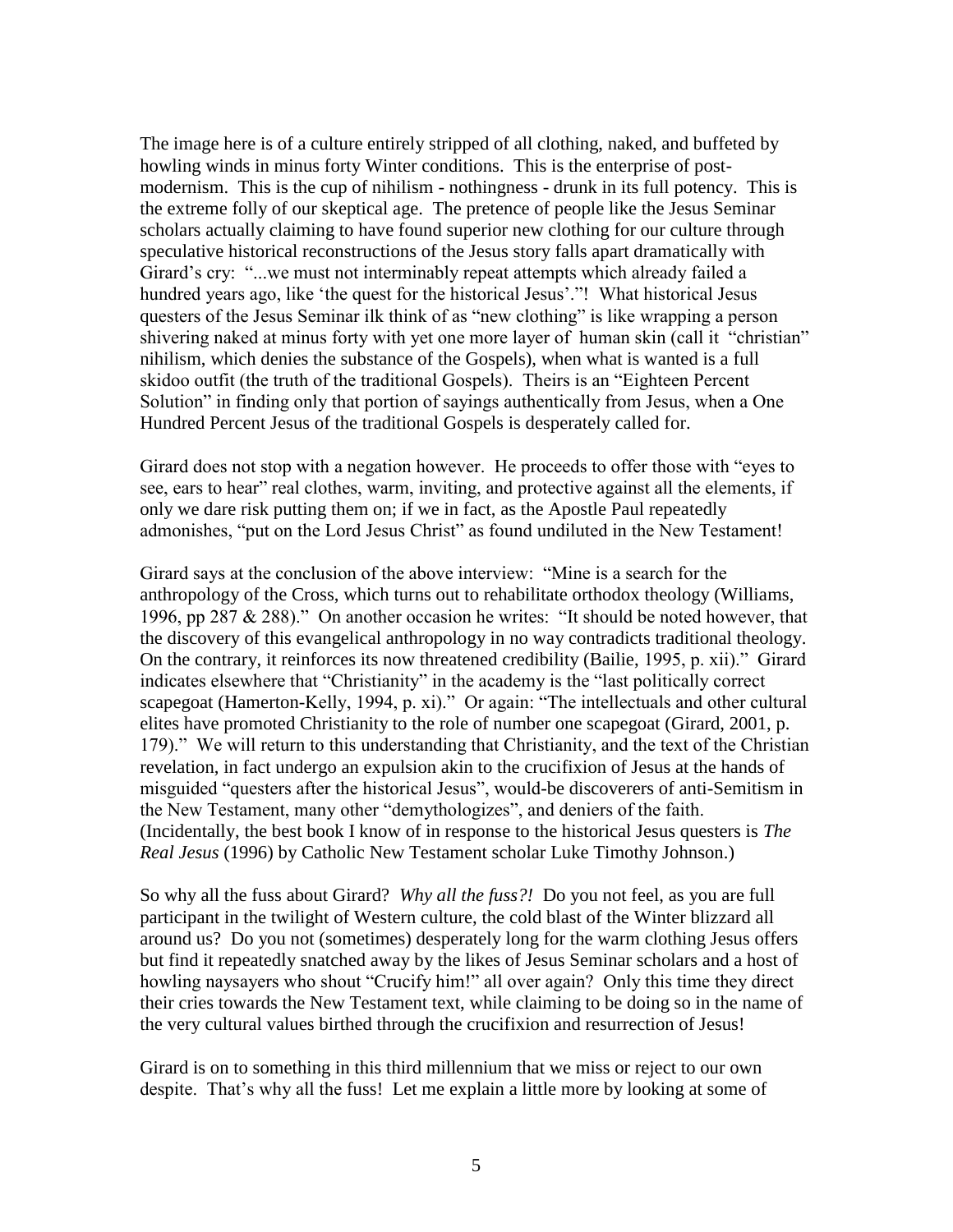Girard's key insights. Before that, however, I wish to tell you a little about Girard the person.

But first a *caveat*, a warning: don't expect the warmth of the clothing Girard offers you automatically to feel that way when the storm still is raging. And warm clothing is no immediate antidote for frostbite and hypothermia already set in. Time and other medicines and shelters all must be applied and sought out appropriately for the full remedy to the profound religious and cultural crisis of the late twentieth century to begin to take. And please, do not expect immediately to grasp what Girard is about - even if my attempt is reasonably faithful.

## *Girard the Person*

René Girard was born in 1923 in Avignon, France. In 1947 he had the opportunity to spend a year in the United States. He never returned to live in France. He was first trained as an historian, and completed a Ph.D. in 1950 in that discipline. But he was early in his career assigned to teach courses in literature, a fateful turn for him, leading to his eventual international reputation as a literary critic*.*

In the Winter of 1959 Girard underwent a conversion to Christian faith. He describes it thus in an interview with James Williams (J.W. in the interview):

"When I wrote the last chapter of my first book, I had had a vague idea of what I would do, but as the chapter took form I realized I was undergoing my own version of the experience I was describing. I was particularly attracted to the Christian elements, for example, Stepan Verkhovensky's final journey and turn to the Gospel before his death. So I began to read the Gospels and the rest of the Bible. And I turned into a Christian.

"Now this experience of an intellectual-literary conversion, as you might call it, was an enjoyable one. I was teaching at Johns Hopkins at the time, and I had been invited to teach a course every week at Bryn Mawr. So I traveled there and back every week by train. I remember quasi-mystical experiences on the train as I read, contemplated the scenery, and so on. But this initial conversion did not imply any change of life... up till the day I found out that I had a cancerous spot in the middle of my forehead. I went to a medical doctor, a dermatologist, who was--how shall I say?-- remote, unsympathetic, distrustful of me. Perhaps he feared he wouldn't be paid. He removed the bit of tissue which turned out to be cancerous. From that time on I was pretty scared, because he never told me that this type of cancer was eminently curable and usually did not return after it was removed. So to me it was as though I was under a death sentence. For all I knew, I had melanoma, the worst form of skin cancer. A complication was that I had some swelling of that area of the forehead, which turned out to be due to acne.

"So my intellectual conversion, which was a very comfortable experience, self-indulgent even, was totally changed. I could not but view the cancer and the period of intense anxiety as a warning and a kind of expiation, and now this conversion was transformed into something really serious in which the aesthetic gave way to the religious.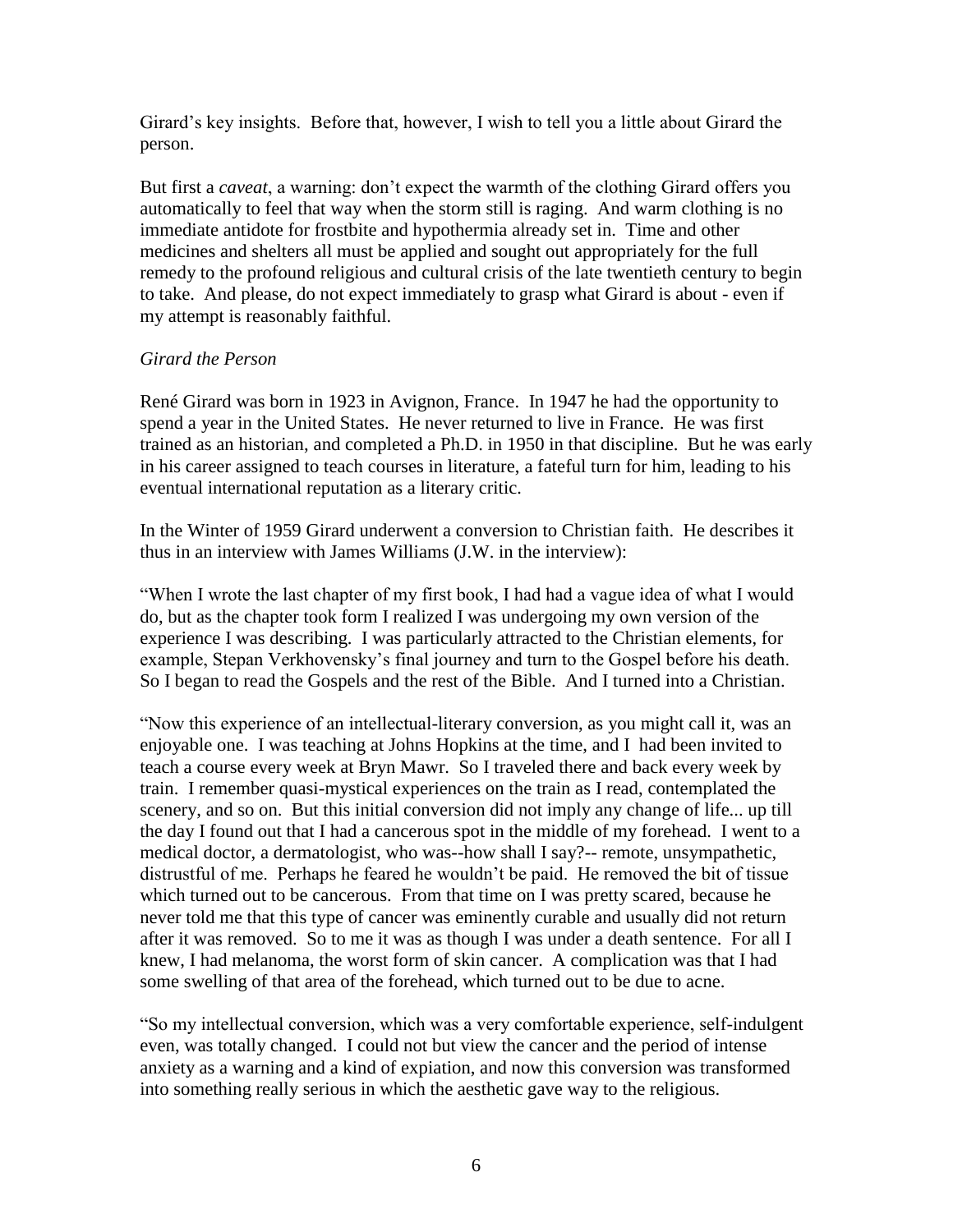"So I had an extremely bad period, and this period coincided with the liturgical period of Lent in 1959. I was thirty-five years old. I was aware of the liturgical period, though I had never been a practicing Catholic. The doctor himself had been somewhat concerned about the swelling, so he evacuated it. I will never forget that day. It was Holy Wednesday, the Wednesday before Easter. Everything was fine, completely benign, no return of the cancer.

"Immediately after that experience, I went to confession and I had my children baptized. My wife and I were remarried by a priest. The priest to whom I went for confession was an Irishman, whose religious and cultural background was a little alien to me. He had a hard time understanding my experience.

"JW: You noted in [another interview] that Holy Wednesday is the traditional end of the period of penance.

"RG: It is the beginning of the holiest part of Holy Week. So on Holy Thursday I went to Mass after going to confession. I took the Eucharist. I felt that God liberated me just in time for me to have a real Easter experience, a death and resurrection experience.

"JW: So resurrection and conversion are very difficult to distinguish....

"RG: Conversion is resurrection. But conversion is a more objective reality than what we call objective the rest of the time. Awareness of guilt is forgiveness in the Christian sense. Since I tend to analyze everything to death, I might not have believed in my own experience of conversion if I had converted as a result of fear rather than before I had experienced the fear. The prior conversion was too easy; it entailed no demands or commitments which I perceived at the time, but it prepared the way. So with the definitive conversion I was both emotionally and mentally prepared to accept God's grace and believe.

"JW: Your experience is similar to the Gospel pattern of discipleship. Recently, in preparation for writing a paper on discipleship, I conferred with scholars in Judaism, Hinduism, etc., and I found that the Gospel pattern is evidently unique: the disciples are initially called, but they fall away and then return through a kind of second conversion, which is associated with the resurrection.

"RG: That's true... true of all the martyrs in fact (*Williams*, 1986, pp. 285 - 286)."

In 1981 he began to teach at Stanford University, where he remained until his retirement in 1995.

Two further questions were posed by the interviewer above, one about sharing the Christian faith, another about Christian faith and other faiths. Before proceeding with some key Girardian concepts, I will read the questions, then Girard's answers, to you: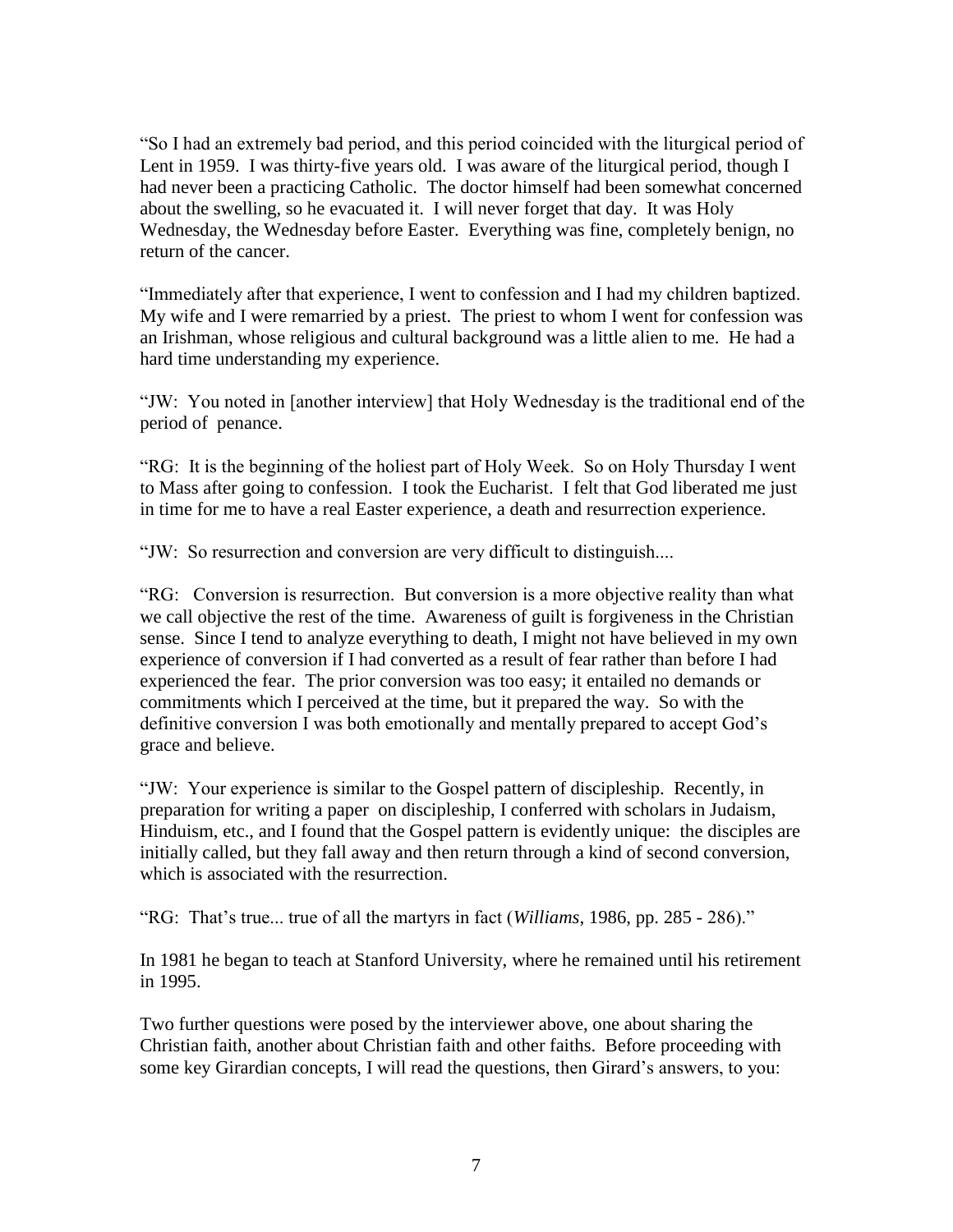"JW: What about non-Christians and a pluralistic society: Do you favor converting all non-Christians to Christianity?

"RG: Jesus said, 'I am the way, the truth, and the life,' and he told his disciples to go into the world and make converts. If we give that up, are we still Christian? The idea that if we respect other religions more than our own and act only according to PC [political correctness] peace will break out all over the world is fantasy and delusion. The Christians should certainly enjoy the freedom to spread their faith as much as the other religions.

"You see, is Christianity really so powerful that it should be forbidden to spread its ideas, whereas other religions should be allowed that same right?

"JW: You are advocating freedom of religious expression...

"RG: Of course. I think the Christians who do not want to share their faith do not really believe. The fear of religious tyranny is an anachronism, a false issue which puts political correctness ahead of the truth. I believe there is a truth, and the only way of telling it is by connecting with people.

"JW: A question related to the conversion of others, yet distinct from it, is whether one's Christian faith should enter into one's approach to other religions and cultures? Or is it necessary to 'bracket out' one's faith in order to do scholarly work or to be a thinker?

"RG: I don't think you can bracket out a faith which is responsible for the best in the modern world. That is totally artificial. I don't think you bracket out an idea or ideal that you really hold -- or that holds you. If you bracket out something that is central to your life, you become a shadow of yourself and your intelligence is not effective. There is no science without faith. Everything great is always a question of faith. Of course, I suppose you could speak of a kind of *kenosis* of faith, that is, emptying yourself of mimetic rivalry as you approach others and your intellectual work. This is a sort of *kenosis* from below, as contrasted to the *kenosis* of Christ from above according to Philippians 2. As your faith grows, the more you empty yourself of rivalry and selfaggrandizement, the more you feel impelled to communicate to others, *with* others, the truth you have experienced. This belongs to the essence of Christianity. The idea of silencing Christianity in the name of Christian humility is a Christian idea gone mad -- as Bernanos used to say: *une idée chrétienne devenue folle*, like much of the madness in our world (Williams, 1996, pp. 286 & 287)."

Girard did not begin with Christian revelation and move to his great literary and anthropological discoveries. He began instead with literature and culture, then encountered the Bible's liberating power for all cultures in all times. He says however, "It should be possible, especially for a Christian scholar, to reverse this order and analyze myth and culture from the standpoint of the Gospels (Williams, 1996, p. 264).", which is "a more fundamental understanding (Williams, 1996, p. 266)."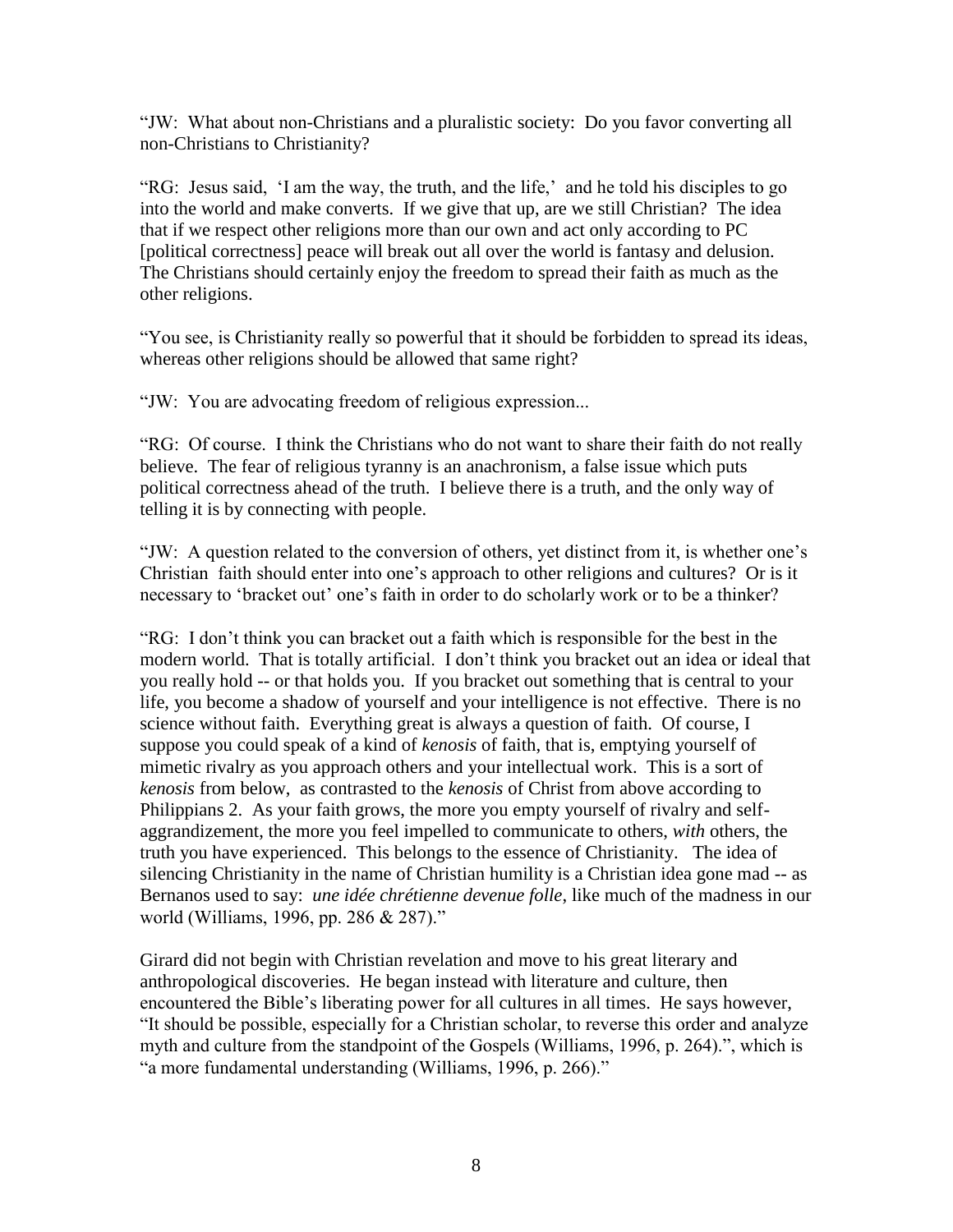I will now share some of Girard's key ideas. I will begin with his unique biblical *perspective*, reading the Scriptures in light of anthropology.

# *Anthropology*

 $\overline{a}$ 

Perhaps what first struck me as most remarkable about Girard was his anthropological emphasis on Christian revelation, the reading of the Gospels from the horizontal, not the vertical plain. This is to be distinguished from Friedrich Schleiermacher of the last century, who simply replaced theology with anthropology: who made God over in the image of humanity and human culture, an ever-tempting enterprise throughout judeochristian history, in which historical Jesus questers and others before and since continue to participate.

Girard writes that "The problem with Christians is that they have lost all confidence in their Scriptures ...the Gospels contain an anthropology of religion far superior to anything the social sciences can provide..." Girard in fact has led in "... the discovery of a most neglected dimension of the Gospels, their anthropology, which too exclusive an emphasis on theology has obscured (Bailie, 1995, p. xii)." As already indicated however, Girard is at pains to tell us that the anthropological understanding of the Gospels reinforces the threatened credibility of traditional theology. He says in an interview: "what theology needs is a corroborating anthropology (Williams, 1996, p. 282)." This has been his offering in witness to "the faith once delivered (Jude 1:3, KJV)." His most comprehensive presentation to date of this anthropology is *I See Satan Fall Like Lightning*<sup>1</sup> *.*

When the Bible is approached through the lens of anthropology, a whole new set of questions is brought to the texts that leads to some remarkable insights. The entire enterprise of the Gospels for Girard is in fact the application of Jesus' repeated admonition to have "eyes to see, ears to hear", such that the various violence oriented lenses we all wear begin to be removed and the filters fall away<sup>2</sup>. For "anthropology" as a science was birthed by the judeo-christian tradition which taught in the first place the stepping outside of culture to question or "demythologize" it, in particular, the violence of all cultures. Says Gil Bailie: "Anthropology has rightly been recognized as Western civilization's quintessential science. Anthropology can, of course, explain many things, but, until it acknowledges its debt to the biblical tradition, it cannot adequately explain itself... Anthropology is simply the study of culture by people who are no longer *entirely*  contained within one, and Paul, along with the Hebrew prophets before him, is its originator (p. 38)."

According to Girard, Christian revelation first taught the art of "demythologizing." "Myth" in fact according to him is a "narrative centered in [violent] scapegoat events (Williams, 1996, p. 294)." - a narrative whose legitimization in all cultures in all times is

<sup>&</sup>lt;sup>1</sup> He says: "My research is only indirectly theological, moving as it does across the field of a Gospel anthropology unfortunately neglected by theologians (Girard, 2001, pp. 191 & 192)."

<sup>2</sup> The Latin saying is *à propos*: "Quidquid recipitur per modum recipientis recipitur" – Whatever is received is received according to the capacity of the receiver.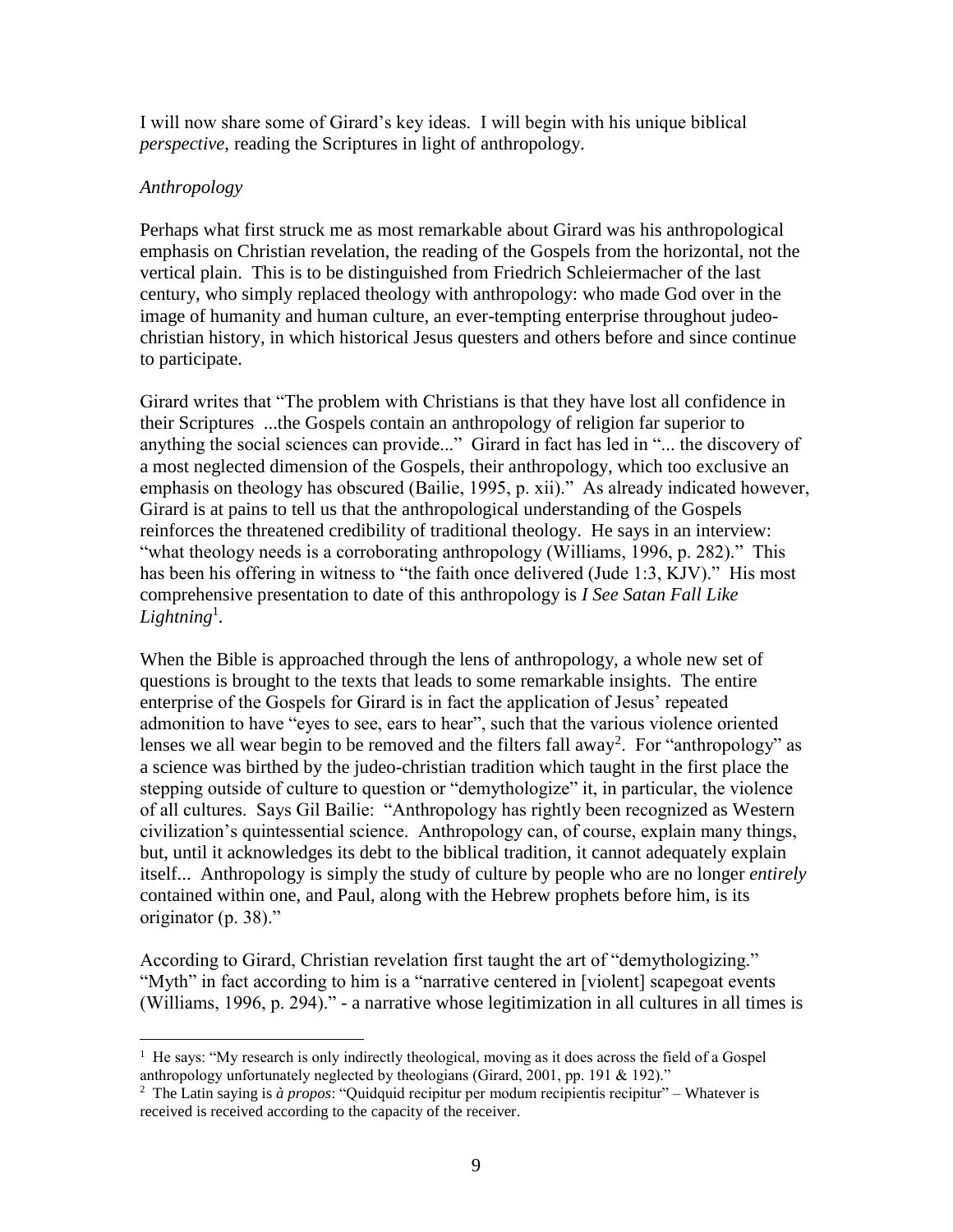undone definitively only and uniquely in the story of Jesus. Without Christian revelation, Girard teaches, there would only be the unanimity found in all cultures that always supports violence towards scapegoats, towards victims. For violence is the core of every culture, the essential building-block upon which all cultures are erected.

So when the text of Scripture is approached *anthropologically*, which the prophets and supremely the Jesus story first taught its adherents to do in response to all cultural and religious phenomena and texts, the myths that justify violence in all cultures begin to evaporate under the strong rays of Gospel glare. To repeat, Girard writes: "I certainly do not believe that the Bible gives us a political recipe for escaping violence and turning the world into a utopia. Rather, the Bible discloses certain truths about violence, which the readers are free to use as they see fit. So it is possible that the Bible can make many people more violent...

"In the Hebrew Bible, there is clearly a dynamic that moves in the direction of the rehabilitation of the victims, but it is not a cut-and-dried thing. Rather, it is a process under way, a text in travail... a struggle that advances and retreats. I see the Gospels as the climactic achievement of that trend, and therefore as the essential text in the cultural upheaval of the modern world (Hamerton-Kelly, 1987, ed., p. 141)."

So Christian revelation gave the world anthropology, and when the Bible is approached from this perspective, some remarkable discoveries are made about the human condition and humanity's liberation.

# *Girard's Three Great Discoveries*

But as indicated, Girard did not approach the Bible anthropologically until he had already encountered two of "three great moments" of discovery in his own thinking and writing: *mimetic desire* and the *scapegoat mechanism*.

# *Mimetic Desire*

Robert Hamerton-Kelly explains that in Girard, "Desire is mimetic in the sense that it imitates desire, it *copies the other's desire for an object* and not the outward form of the other's actions (1994, p. 132)." When two toddlers are in the nursery surrounded by toys, one child is perfectly content to let a certain toy lie untouched beside him until the other child suddenly wants it. That demonstrated desire by one child suddenly awakens desire in the other, and literally, "all hell breaks loose" - if we understand hell in the biblical sense to be the self turned inwards, without loving reference to God or humanity. Violence erupts, violence which is always the outcome of the contagion of a desire whose origins are Satan.

James puts the matter succinctly: "...each one is tempted when, *by his own evil desire*, he is dragged away and enticed. Then, after desire has conceived, it gives birth to sin; and sin, when it is full-grown, gives birth to death (James 1:14-15)." This is mimetic desire gone amok, derivative from Satan who is "the personification of the rivalrous mimesis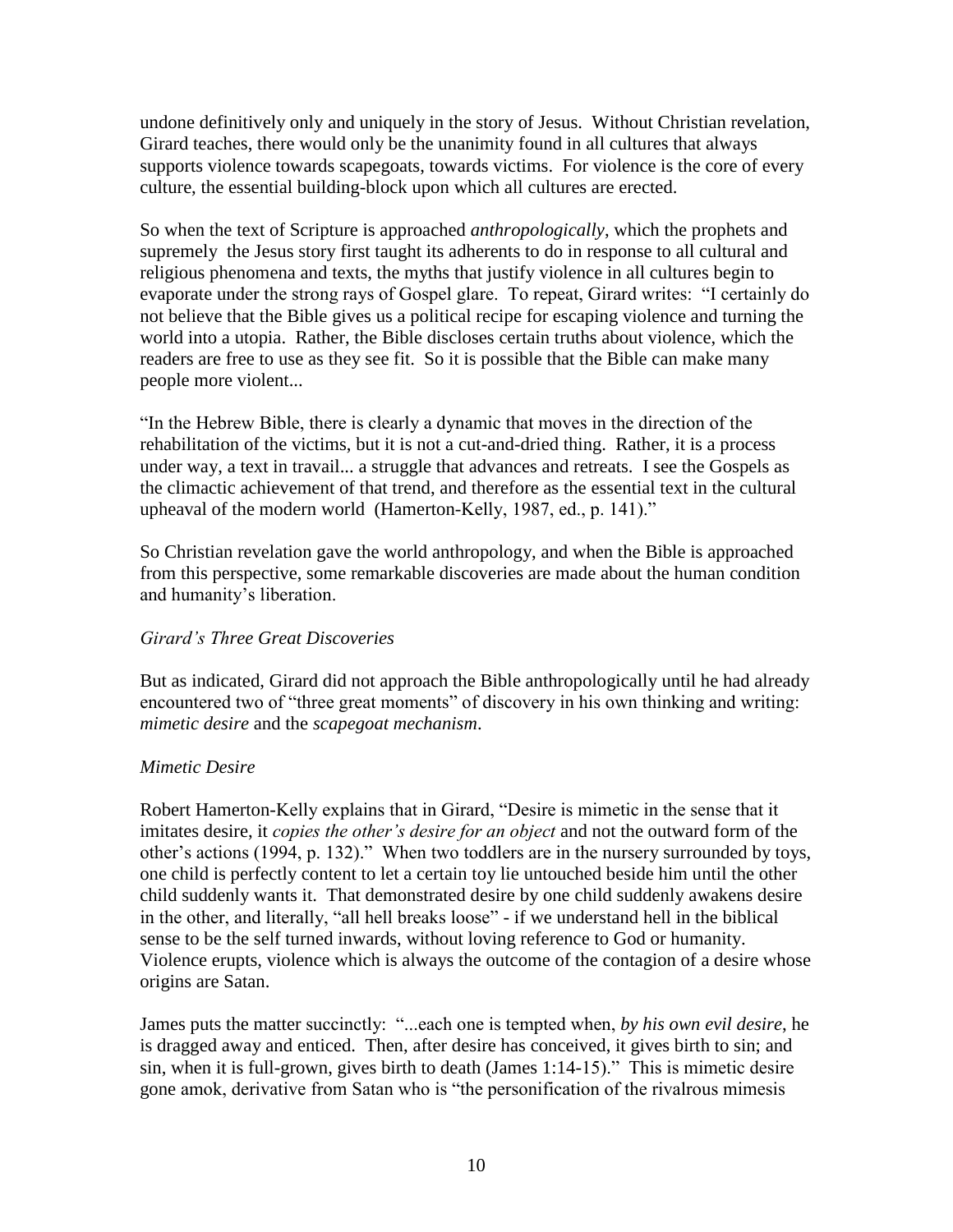[imitation], the mimesis engendering accusation and violence (Williams, 1996, p. 293)." As Jesus himself says: "You belong to your father, the devil, and you want to carry out your *father's desire*. He was a murderer from the beginning, not holding to the truth, for there is no truth in him. When he lies, he speaks his native language, for he is a liar and the father of lies (John 8:44)." The same Greek work (*epithumia*) is used in both texts for "desire."

Girard understands desire ultimately to be metaphysical: it wants *to be* the other, who acts both as a *model* but then as an *obstacle*. "This is the source [for Girard] of fascination, hypnosis, idolatry, the 'double', and possession (Williams, 1996, p. 290)." As one interpreter explains: "The experience of the double occurs when the model-obstacle as overpowering other is so internalized that the subject does not experience a distinction of self and the model-mediator." He continues: "The extreme alternatives are suicide or murder of the model-obstacle. Other possibilities are schizophrenia, escape into a new identity, and liberation through the release experienced in love and forgiveness ."

The writer concludes: "This latter is the work of a good or conversionary mimesis (Williams, 1996, p. 290)." For mimetic desire is not inherently bad or destructive, rather it is the means whereby we become open to God and others. "If, " the same author explains, "it becomes effective in a fundamental change of personality through the imitation of God or Christ, it could be termed 'conversionary mimesis' or 'conversionary imitation (Williams, 1996, p. 291)." A classic text is Ephesians 5:1 & 2: "*Be imitators of God, therefore, as dearly loved children and live a life of love, just as Christ loved us and gave himself up for us as a fragrant offering and sacrifice to God*."

Put slightly differently: the desire for a self ever found in the well-being of the other, which is a life of "embodied forgiveness" according to Gregory Jones (1995), and the true "life craft" of every human, a consciousness that Jesus can be discovered, as Mother Teresa puts it, even "in the most distressing disguise" - and always in everyone, is mimetic desire gone good, and the ultimate and only antidote to violence. For the test case of love of God is love of neighbour. And the test case for love of neighbour is love of enemy. "Love" in New Testament parlance is *a concrete action designed without limit to make the other a friend.* For it is, again to use the earlier image of clothing oneself, putting on the only clothing capable of withstanding the Winter storm in this culture and all cultures, namely, in the often repeated Pauline admonition, "putting on the Lord Jesus Christ".

For Girard, good mimetic desire towards God in Christ spells an explicit end to all legitimized scapegoating violence by the state or society, and all illegitimate violence proscribed by law. "Just war" and "just executions" are therefore a *direct contradiction of the fundamental revelation of God in Christ*. They are in fact a perpetuation of a scapegoat mechanism of sacrificial violence Jesus explicitly reversed. In Girard's words: "Not to love one's brother and to kill him are the same thing. Every negation of the other leads, as we have shown, toward expulsion and murder. The basis for all of this lies in the fundamental human situation of a mimetic rivalry that leads to a destructive escalation.... To kill is to die, to die is to kill - for both stay within the same circle of evil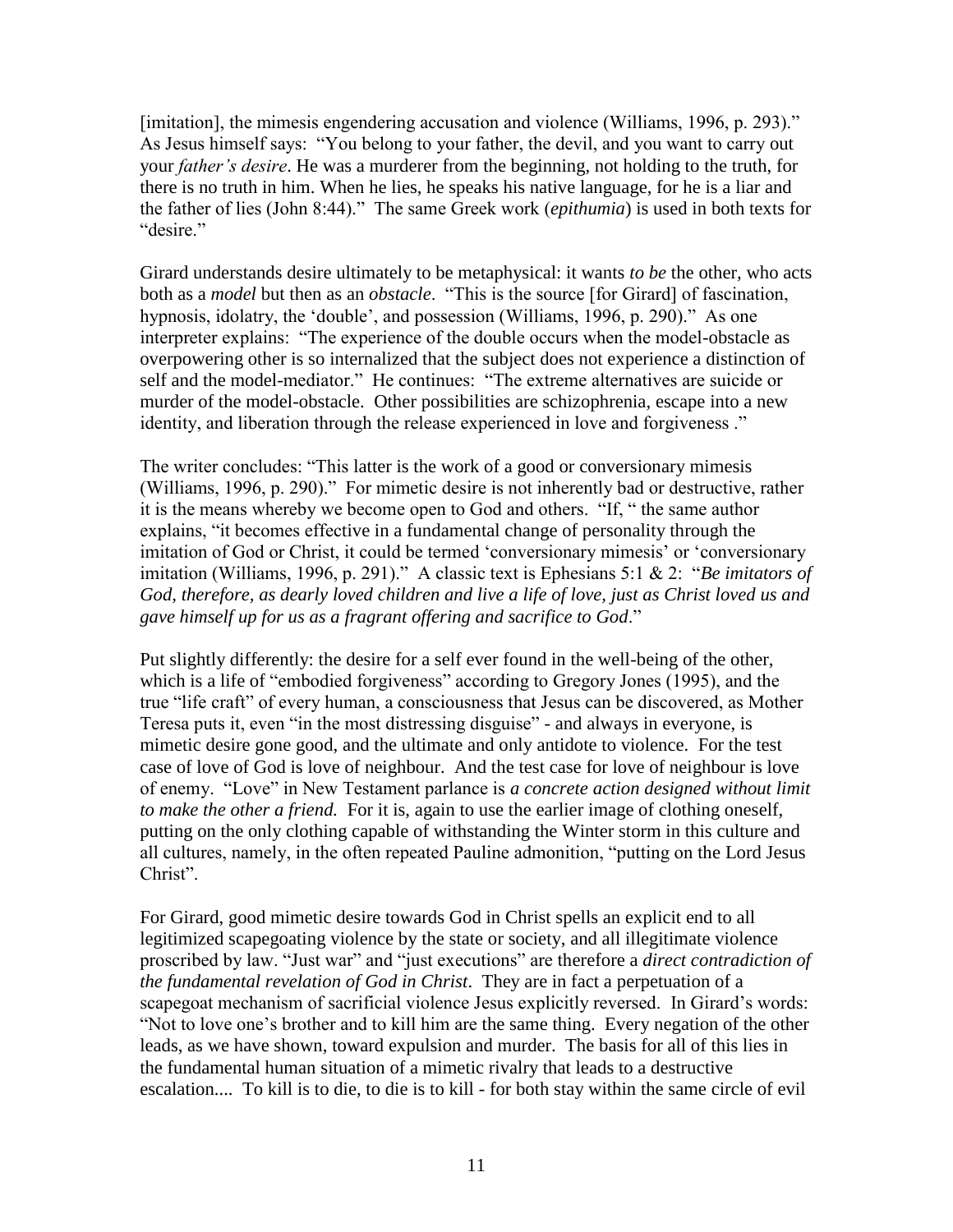reciprocity, in which reprisals inevitably take place. Not to love is to die, therefore, since it is to kill.... It is quite literally true, when we are concerned with the confrontation of *doubles*, that he who wishes to save his life will lose it; he will be obliged, in effect, to kill his brother, and that means dying in a state of fatal misunderstanding of the other and of himself [and one could add of God]. He who agrees to lose his life will keep it for eternal life, for he alone is not a killer he alone knows the fullness of love (1987, pp. 213  $-215$ )."

According to Girard, Jesus died because he gave the lie to legitimized violence. The "atonement" therefore is in fact, the direct inversion of legitimized violence, and therefore the very antithesis of all Just War theory.

## *Scapegoat Mechanism*

Herein is the irony, which arises from the second great moment of discovery for Girard, the "scapegoat mechanism". The irony is precisely this: the faith that was initially built upon the revelation of God in Christ of a totally nonviolent mimetic desire centred in Christ turns the symbol of that very rejection of violence, the Cross, into the model for how Christians have interpreted the work of Christ, the atonement, ever since. Because God ordered the execution of Christ, the dominant theology goes - all the way back to Saint Anselm in the 11th century - he not only therefore models an ultimate violent response to enemies, but as well decrees violence upon all who literally or vicariously participate in crucifying the Lord of Glory - the very execution God ordained! Says Bailie: "The most familiar form of the atonement doctrine... supposes that a wrathful God demanded that a victim pay in blood for human sin... and that God chose to take a human form and pay for the sin 'Himself.' It is an understandable doctrine, given the religious and cultic backdrop against which early Christian thought was first forming. But the doctrine is not only logically incoherent; it is morally and theologically inadequate as well (p. 37)."

The above is what usually is called the "satisfaction theory" of the atonement, reflective of an 11th century feudal culture where the lord of the manor demanded violent "satisfaction" of his serfs for offences committed. Girard throughout his writing anathematizes it, and another interpreter dubs it a "mysticism of pain which promises redemption to those who pay in blood (Gorringe, 1996, p. 102)." (Incidentally, it is this theory that originates the dominant form of Western criminal justice, "retributive justice" that has bequeathed a nightmare of horrific pain upon convicted criminals to this day. Next week's session will deal more fully with the "cultural affect" of this doctrine in Western criminal law.)

The second great moment of discovery - of the "scapegoat mechanism" - completed the mimetic theory for Girard. Scapegoating is "The age-old way of gaining release from the violence or potential violence that mimesis produces ... through nonconscious convergence upon a victim (Williams, 1996, p. 293)." The Holocaust directed toward the Jews by the people of Germany in the Second World War is a clear example of a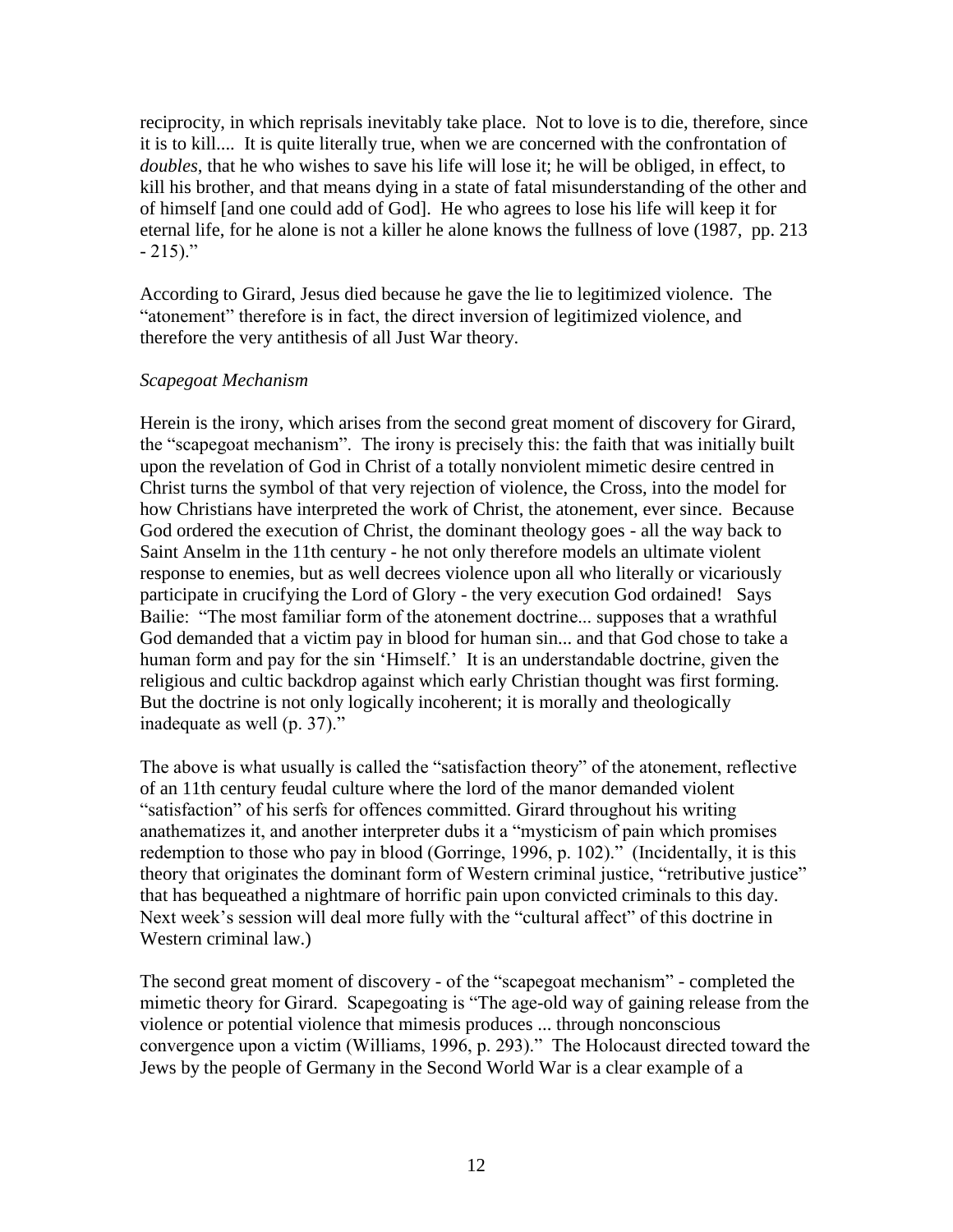centuries old practice by Christians both productive of, and resulting from in part, a "satisfaction theory" of the atonement.

Girard understands the birth of all cultures, including Christendom and Christian culture, to arise from the unanimity achieved by scapegoating a victim or victims. Ritual, prohibition, and myth dominant in all cultures religious and secular arise in the repeated exercise of a sacrificial mechanism designed to re-establish the peace. Cultic rites the world over in archaic religions and scapegoating interpretations of Christianity demonstrate the phenomenon; as mentioned, and next week's theme, the criminal justice system in a secular society serves a similar "scapegoating mechanism" function (Redekop, 1993, pp. 32ff) - though this was not initially recognized by Girard in *Violence and the Sacred* (1977, pp. 22 & 23).

The "scapegoat mechanism" is "simply a generative scapegoat principle which works unconsciously in culture and society (Williams, 1996, p. 294)." A mundane example. I return from work troubled by mimetic conflict with a colleague. I begin yelling at the kids. My wife, ever patient, gently asks if it was another difficult day with Sam. I suddenly realize my violence towards my kids is an unconscious scapegoat mechanism. If I am sensitive, I hopefully stop immediately yelling at them and make amends<sup>3</sup>.

Gil Bailie supplies a more sinister example, the 1989 execution of serial killer Theodore Bundy, when hundreds of men, women and children camped outside the Florida prison in a festive spirit one reporter likened to a *Mardi Gras*. The same reporter described the event as "a brutal act… [done] in the name of civilization (Bailie, 1995, p. 79)." Bailie reflects on that commentary thus: "It would be difficult to think of a more succinct summation of the underlying anthropological dynamic at work: *a brutal act done in the name of civilization*, an expulsion or execution that results in social harmony. Clearly, after the shaky justifications based on deterrence or retribution have fallen away, this is the stubborn fact that remains: a brutal act is done in the name of civilization. If we humans become too morally troubled by the brutality to revel in the glories of the civilization made possible by it, we will simply have to reinvent culture. This is what Nietzsche saw through a glass darkly. This is what Paul sensed when he declared the old order to be a dying one (I Cor. 7:31). This is the central anthropological issue of our age  $(p. 79)$ ."

And this is the grand enterprise of the Gospel impetus: to reinvent culture consonant with the Peaceable Kingdom: "The wolf will live with the lamb, the leopard will lie down with the goat, the calf and the lion and the yearling together; and a little child will lead them. The cow will feed with the bear, their young will lie down together, and the lion will eat straw like the ox. The infant will play near the hole of the cobra, and the young child put his hand into the viper's nest. They will neither harm nor destroy on all my

 $\overline{a}$ 

 $3\,$  I could, however, also turn more violent! This is why Christ said: "Do not suppose that I have come to bring peace to the earth. I did not come to bring peace, but a sword. For I have come to turn 'a man against his father, a daughter against her mother, a daughter-in-law against her mother-in-law - a man's enemies will be the members of his own household.' (Matt 10:34-36)"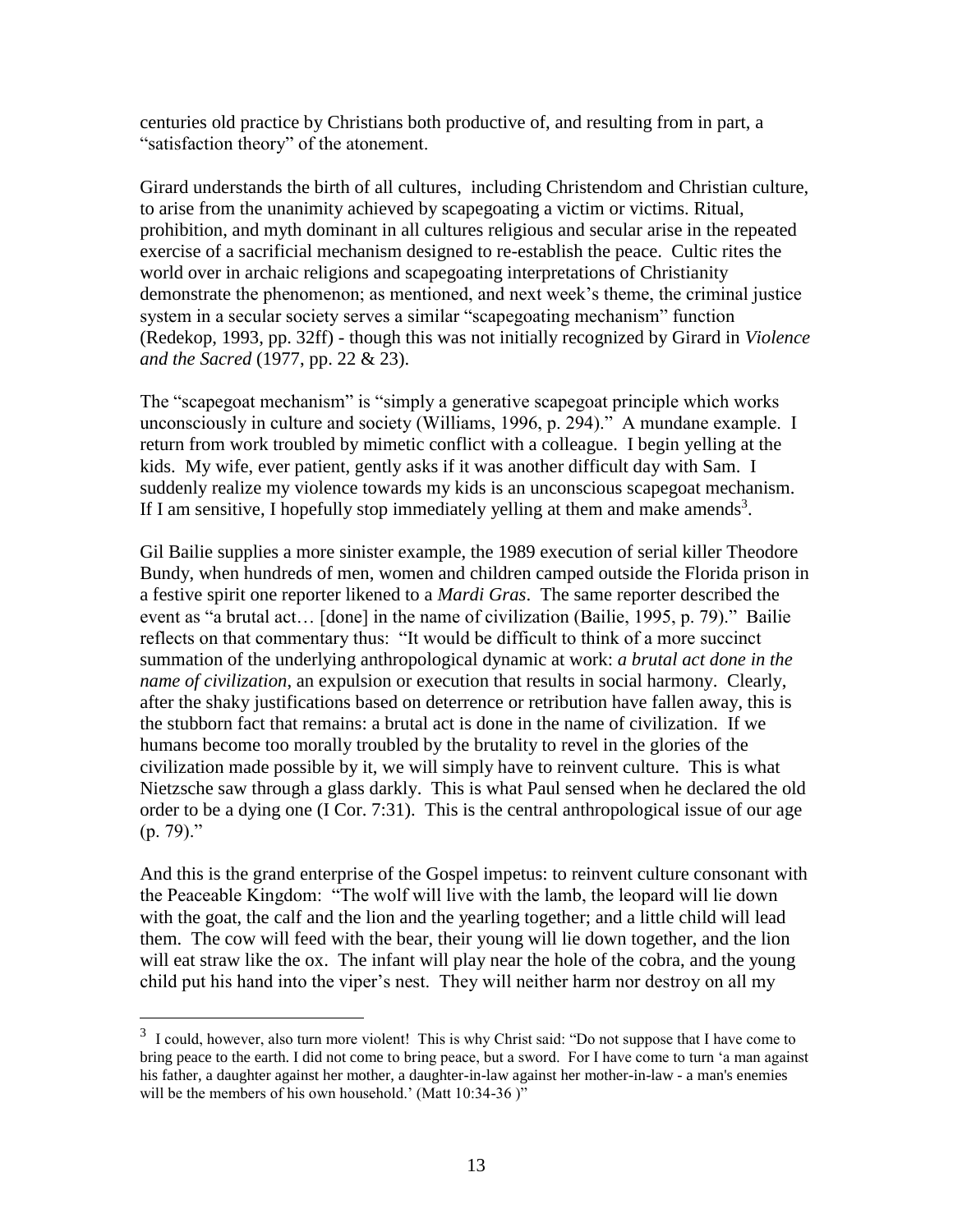holy mountain, for the earth will be full of the knowledge of the LORD as the waters cover the sea (Isa 11:6-9)."

What Girard considers the most difficult aspect for others to grasp of his understanding of Christianity is "that scapegoating does not play an essential role in the Gospels, whereas it has an enormous role in myths since it generates them." In fact, says Girard, "...Christianity ... [witnesses] to the God who reveals himself to be the *arch*-scapegoat in order to liberate humankind (Williams, 1996, p. 263)." Now that turns the traditional doctrine of the atonement on its head, and reveals the scapegoat mechanism to be part of the murderous lie upon which all cultures (including Christendom) are founded and from which the Jesus story is the Ultimate Declaration of Emancipation!

## *The Bible as Demythologizer*

Finally, Girard explains in an interview: "The third great moment of discovery for me was when I began to see the uniqueness of the Bible, especially the Christian text, from the standpoint of the scapegoat theory. The mimetic representation of scapegoating in the Passion was the solution to the relationship of the Gospels and archaic cultures. In the Gospels we have the revelation of the mechanism that dominates culture unconsciously (Williams, 1996, p. 263)."

Girard suggests that this order of discovery should in fact be reversed, that Christians should work from the Bible to myth and culture. Walter Wink in his trilogy on the Powers, in particular *Engaging the Powers* (in which he incidentally devotes a whole chapter to Girard) is an illustration of this. Wink begins his study: "Violence is the ethos of our times. It is the spirituality of the modern world.... Violence is so successful as a myth precisely because it does not seem to be mythic in the least. Violence simply appears to be the nature of things. It is what works (1992, p. 13)." His entire work is a challenge to what he calls "the myth of redemptive violence" which dominates the world like no other.

The biblical text, in a travail of discovery and rejection of the scapegoating mechanism in the Hebrew Bible, climaxed in the story of Jesus who eschewed all violence and all "domination systems", to use Wink's term.

But the irony is, the Gospels themselves have now come under attack as sources of scapegoating and demonization. They are seen for instance as the ultimate generation of anti-Semitism, oppressive patriarchy, and scapegoating violence in direct contradiction to their reality. Weddig Fricke, for instance, in a claim to be devoid of any "faith" bias in his conclusion that "the Jesus portrayed by the Church and from the pulpit differs in a number of decisive ways from the Jesus who emerges from the historical record insofar as it can be established (1987, p. 5).", demonstrates a most remarkable faith (and overweening arrogance!) in the "necessary truths of reason" (Gotthold Ephraim Lessing,  $17<sup>th</sup>$  century German skeptic) he applies to the Gospels. He fails to see the hidden scapegoating dynamic in his own naïve faith in a historiographical methodology he applies to the New Testament text in the interests of (imagined) "objective" historical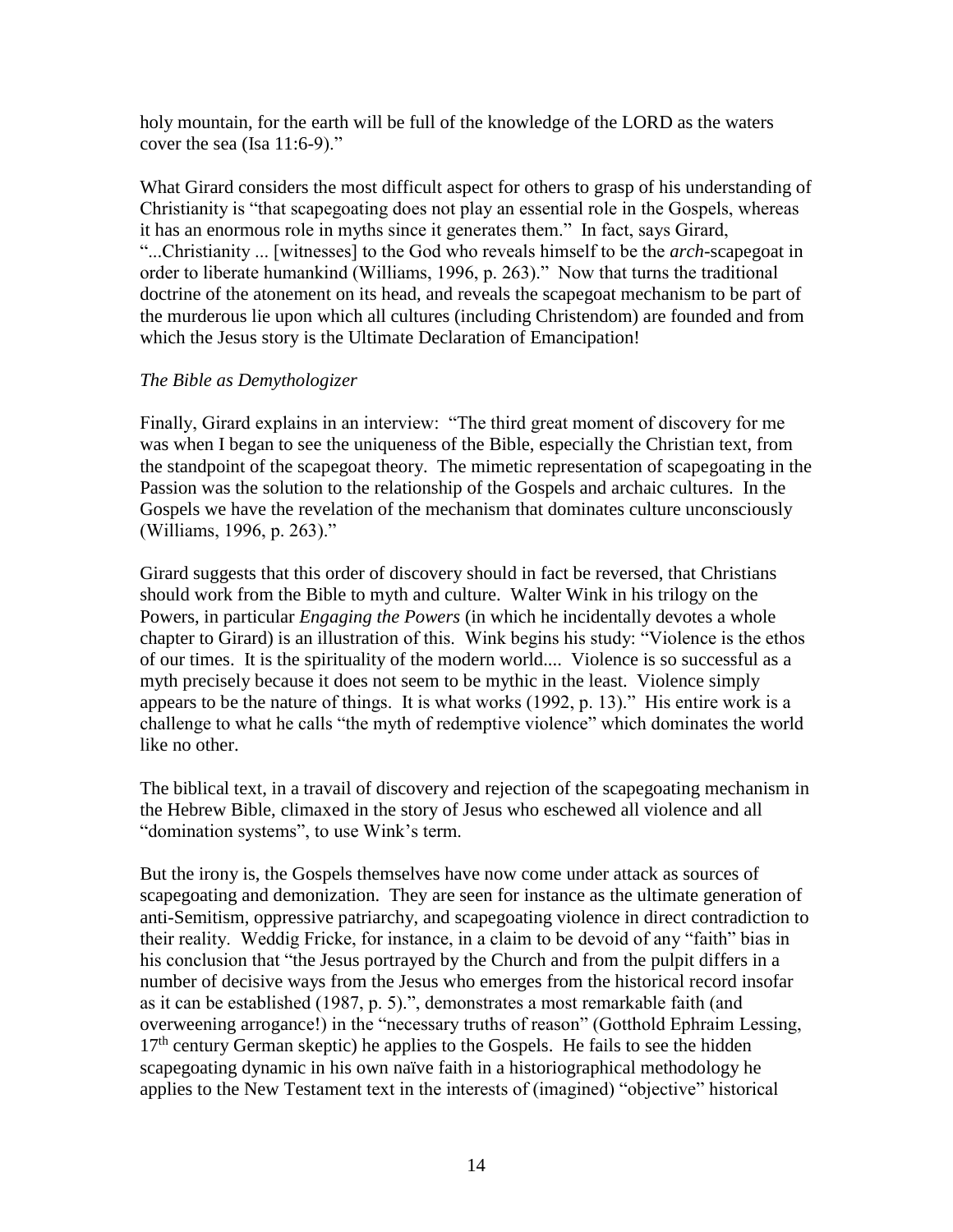research. So he says, "History teaches how easily naive faith can degenerate into fanaticism and persecution (p. 5)", then proceeds with a book-length study *demonstrating precisely a remarkable fanaticism and persecution towards and of the New Testament text!* 

Likewise, American Episcopalian Bishop John Spong demonstrates in all his writings a virulent intolerance towards Christian fundamentalism befitting the worst of the "fundamentalists" he excoriates! "We go on persecuting," Girard says, "but in our world everybody persecutes in the name of being against persecution; that's what we call propaganda. We have our own scapegoats, but they are always the people who make scapegoats, and we never persecute directly anymore (Hamerton-Kelly, 1987, p. 142)."

So Girard responds to an interviewer's comment, "To take the Gospels seriously in the way you do is extremely difficult": "It is difficult because it is too simple. Everything that happened to Jesus is happening to the texts of revelation themselves. This scapegoating of the Gospel texts is probably a necessary - but not excusable - phase that we are going through. It is a form of ingratitude toward God, and one should say so, boldly (Williams, 1996, p. 264)." This is reminiscent of Jesus' words: "Woe to the world because of the things that cause people to sin! Such things must come, but woe to the man through whom they come! (Matt 18:7)." For it is a participation in the violence of the world upon which all culture is founded, a violence that first of all crucified the Lord of Glory, and now seeks to cover the murder by expelling the very and only text that teaches humanity definitively that all such murder and violence is wrong!

Girard adds: "Political correctness is good to the degree that we now have an awareness of victimization and victimary mechanisms. But now this awareness supports attacks on Christianity and its texts, which are the very inspiration of our modern concern for the victim (Williams, 1996, p. 265)<sup>4</sup>." This is of course the ultimate instance of the dog biting the hand that feeds it. Do you see the scapegoating dynamic hidden here? And therefore why Jesus continually admonished, "If you have eyes to see, see"?

I have relatives and friends who have long since left the church and with it have scapegoated traditional orthodoxy, while failing to understand the violence in that expulsion, and that the origin of the very sensibility at back of their rejection is the truth of the traditional Gospels, a truth designed to set one free. Yet the wellspring of that truth is one that God patiently risks seeing repeatedly turned on, such that "church, creed and canon" are scapegoated like no other in the academy and in wider society. Some of my friends and relatives, caught in a web of allegiance to "political correctness" that would preclude them from letting drop a negative sentiment about the gay lifestyle, feminism, pro-choice, non-Christian spiritualities, etc., freely excoriate traditional Christianity, apparently oblivious of their own intolerance and prejudice!

So Girard envisions the ongoing emergence of new ideologies continually presenting themselves as better than the Gospel, which they will in turn routinely demonize. Marxism was a past example, some forms of radical feminism are current instances.

 $\overline{a}$ 

<sup>&</sup>lt;sup>4</sup> Girard's most recent publication (2001) develops this insight at great length.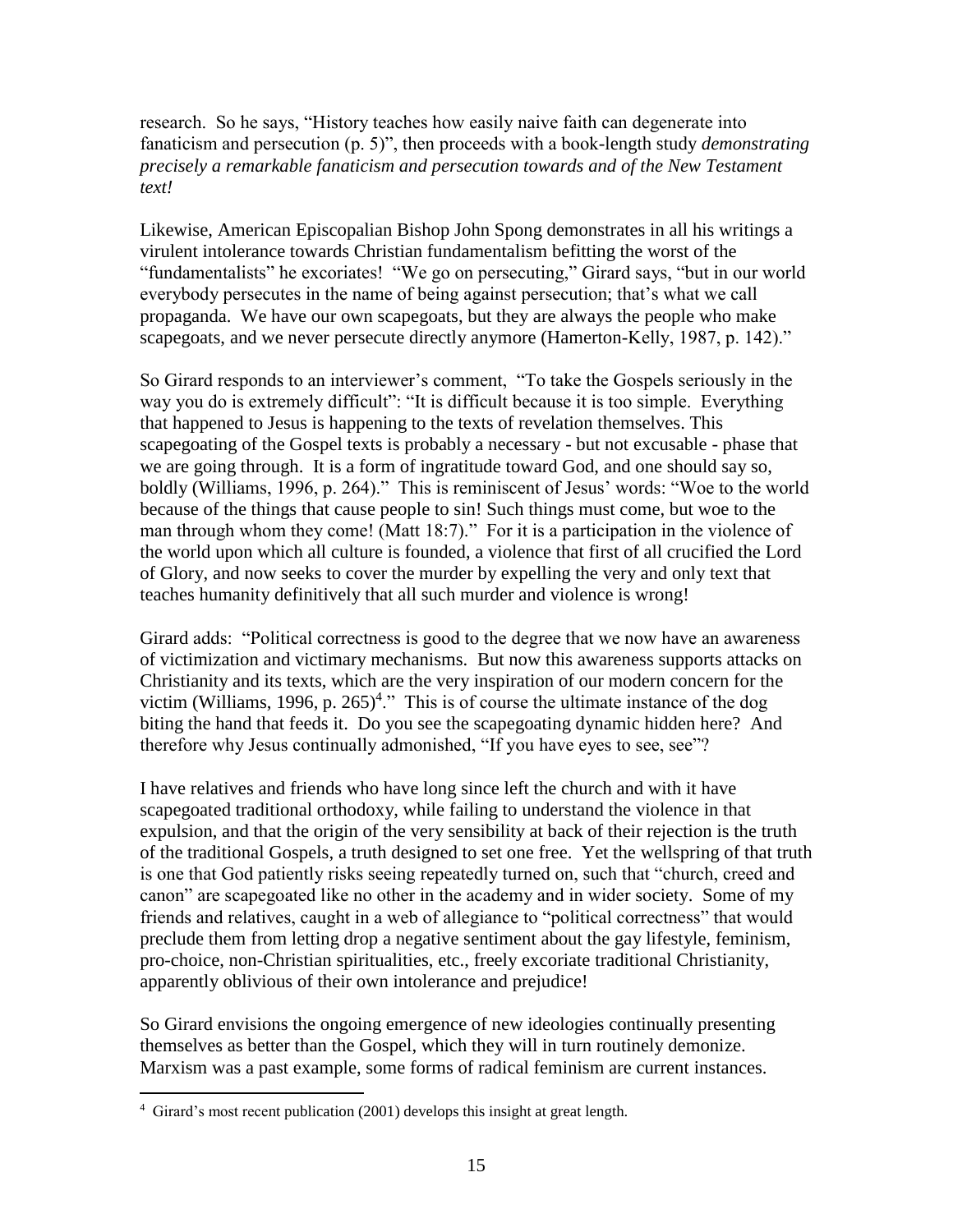Many more will come, ironically all indebted to the victim-sensitive Jesus story! So Girard comments: "All the excesses of the modern world are distortions of Christian truth." He continues: "The only difference is that our narcissistic culture, which is really intensely mimetic and [rivalistically] other-centered, is a deviation and a caricature of the Christian person, not its fulfillment (Williams, 1996, p. 279)." Girard adds in his newest book: "The most powerful anti-Christian movement is the one that takes over and 'radicalizes' the concern for victims in order to paganize it. The powers and principalities want to be 'revolutionary' now, and they reproach Christianity for not defending victims with enough ardor. In Christian history they see nothing but persecutions, acts of oppression, inquisitions.

"This other totalitarianism presents itself as the liberator of humanity. In trying to usurp the place of Christ, the powers imitate him in the way a mimetic rival imitates his model in order to defeat him. They denounce the Christian concern for victims as hypocritical and a pale imitation of the authentic crusade against oppression and persecution for which they would carry the banner themselves (Girard, 2001, pp. 180  $& 181$ )."

Bailie sums up the situation thus: "The Jesus of Matthew's Gospel did not say that the greatest commandment was to *believe* in God and love humanity. He did not say that we should be nice to one another because that's the way God would like us to behave. He said the first and most essential thing is to *love God* with a paramount love. It is the most hackneyed notion in the world, but once or twice in a lifetime its dulling familiarity vanishes, and one feels for a moment the unfathomable significance and centrality of Jesus' suggestion for breaking the grip of sin and death: *to love* God. Partly due to the humanists' romantic idea of basic human benevolence and partly to the rationalistic "where-there's-a-will-there's-a-way" spirit of the Enlightenment, the modern world came to believe that it could fulfill the requirements of the second commandment without having to bother with the first. We moderns came to believe, in effect, that, by itself, the second commandment was a civilizing force sufficient to the task at hand. The creaking and groaning, indeed, the shouting and shooting, that we now hear all around us is coming from the collapse of the assumption. If we need an epitaph for it, this from Girard will serve:

'In reality, no purely intellectual process and no experience of a purely philosophical nature can secure the individual the slightest victory over mimetic desire and its victimage delusions. Intellection can achieve only displacement and substitution, though these may give individuals the sense of having achieved a victory. For there to be even the slightest degree of progress, the victimage delusion must be vanquished on the most intimate level of experience [quoted from Girard, 1987, p. 399]' (p. 272)".

#### *Conclusion*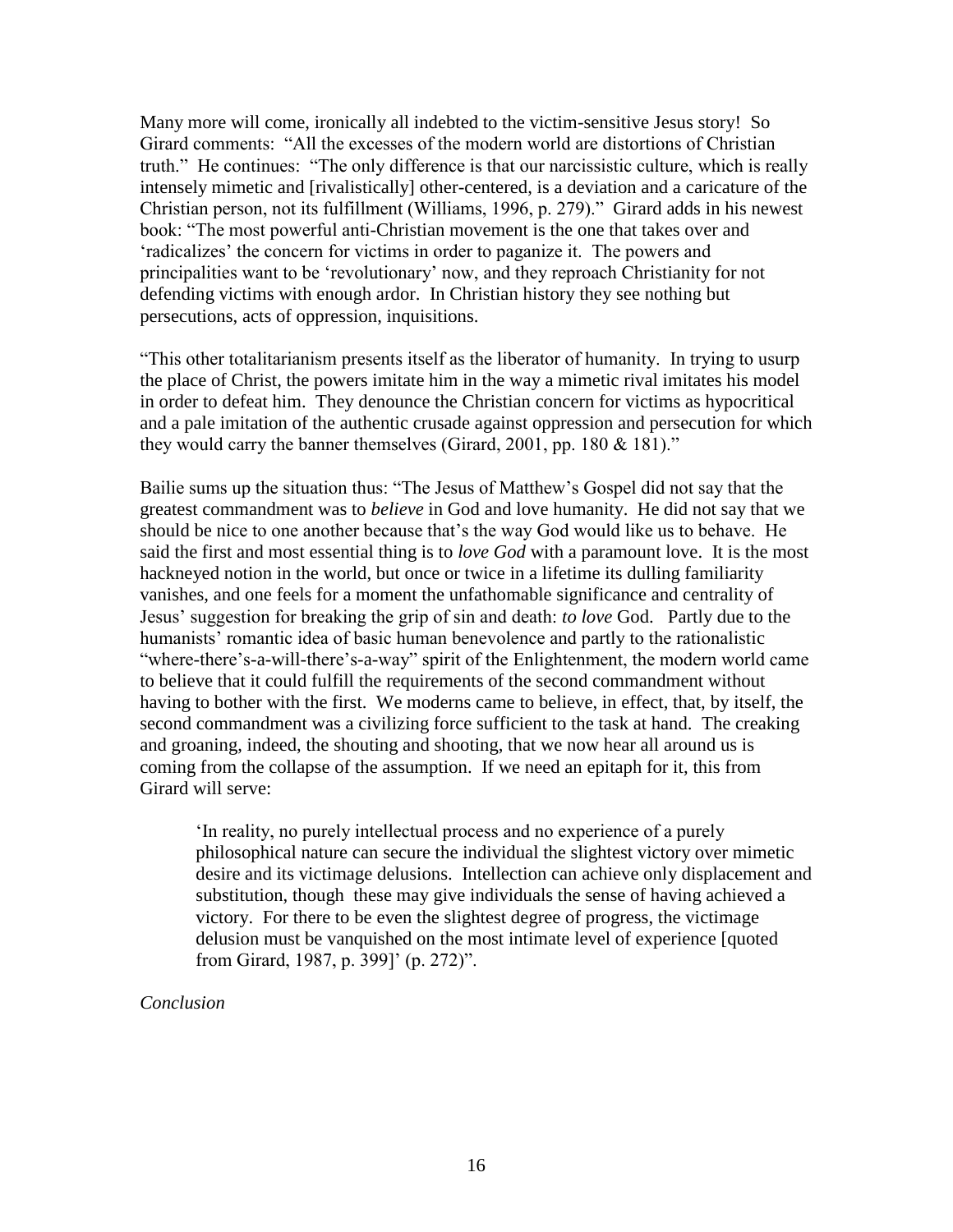In many ways, René Girard's project is an extended commentary on I Cor. 1:18 - 31<sup>5</sup>, a passage which in turn anticipates two great watersheds of the Christian era: the Constantinian Embrace of the Christian Church; and the Enlightenment. In the former case, the Church definitively took up violence as its *modus operandi*, moving from the position, *ecclesia abhorret a sanguine* ("the church abhors the shedding of blood") to *in hoc signo vinceres* ("in this sign [of the *labarum*] you will conquer"). In the latter instance, the church began to accept, as Lessing taught, that there was indeed an "ugly broad ditch between the accidental truths of history [Christian revelation], and the necessary truths of reason [culturally dominated definitions of truth]." Over against a culture unable to accept Christ as "the truth", Girard presents Jesus Christ as the Wisdom of God who alone is able to liberate us from the cultural snares of scapegoating violence. And over against a world and a Christian tradition bathed in violence at its very core, and fundamentally opposed to Christ as "the way", Girard presents Jesus as Stumblingblock (Greek, *skandalon* - a model/obstacle in Girard's understanding) to the Powerful who only know violence as the ultimate resort, and therefore repeatedly crucify the Lord of Glory in endless persecutions. To embrace Christ in this context is indeed to discover Jesus as ultimately "the life", which all of us are offered "abundantly (John 10:10 and  $14:6$ )."

Can you now feel some appreciation for why I wanted to thunder **YEEESSS!!!** across the Chilliwack River on a past Thanksgiving Weekend, and many times since!

I can do no better than conclude with the final two paragraphs in Gil Bailie's work: "At the outset, I had no intention of ending it, as I have, on such a confessional note. It has ended that way because writing it has drawn me ever deeper into the mysterious power of the Christian revelation, and it would be silly to put on a wooden face and pretend otherwise. While one needn't wear one's faith on one's sleeve, neither is there reason to equivocate. In writing this book, I have grown ever more aware of how great is my intellectual debt to René Girard. More importantly, however, I have come to realize the degree to which his groundbreaking work is part of what Andrew McKenna has called 'the legacy of the crucifixion narrative.' Mediated as it is through the example, work and thought of others, I now believe that legacy to be the world's wellspring of moral and religious truth and its ultimate guarantor of intellectual clarity.

"Grateful for his inspiration and friendship, I want to give the concluding word to René Girard, for he summarizes best the work he so profoundly inspired:

'Beyond the misunderstandings, calumnies and encroachments of which it is the object, beyond the historical reversals and even the disasters that result, and beyond all that disfigures it in our eyes, the truth of the victim that we at last

 $\overline{a}$ 

<sup>&</sup>lt;sup>5</sup> Girard ends his newest book by quoting I Cor. 1:18 – 25, preceding it with this comment: "Far from minimizing Christian transcendence, attributing purely earthly, rational meanings to themes such as Satan or apocalyptic danger renders Paul's 'paradoxes' of the Cross more relevant than ever. I think that through our engagement with some of the most astonishing texts of Paul we have already found enlightenment for the true demythicizing of our world, and we will find enlightenment even more in the future, as Gil Bailie foresees [a footnote points to Bailie, 1995]. This enlightenment can only come from the Cross (Girard, 2001, p. 192)."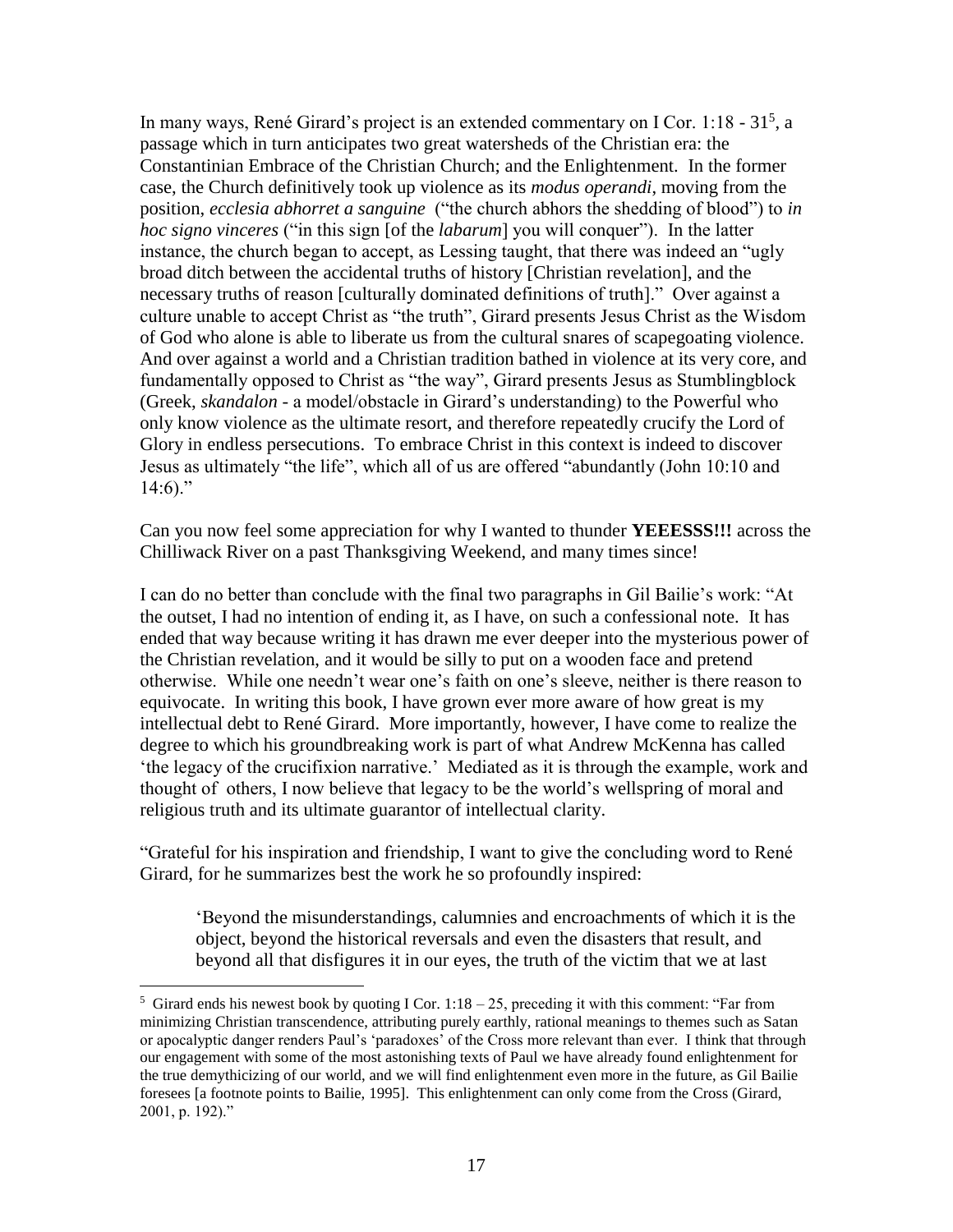possess is the greatest, most fortunate event in the history of religion and the whole of humanity [quoted from Girard, 1987, p. 108].' (pp. 275 & 276)."

# *Bibliography*

*[NOTE: All publications listed are the English titles and dates. All book publications by and about (recent) Girard in English are listed, whether used in the essay or not. A listing of other language books by and about (recent) Girard, and articles in French or English by Girard, is at the back of Williams (1996).]*

Alison, James (1993). *Knowing Jesus,* Springfield, Ill: Templegate.

\_\_\_\_\_\_\_\_\_\_\_ (1996) *Raising Abel: The Recovery of the Eschatological Imagination*, New York: Crossroad.

\_\_\_\_\_\_\_\_\_\_\_ (1997) *The Joy of Being Wrong: Original Sin Through Easter Eyes,* New York: Crossroad.

Bailie, Gil (1995). *Violence Unveiled: Humanity at the Crossroads*, New York: Crossroad.

Bandera, Cesáreo (1994) *The Sacred Game: The Role of the Sacred in the Genesis of Modern Literary Fiction*, University Park: Pennsylvania State University Press.

Bellinger, Charles K. (2001). *The Genealogy of Violence: Reflections on Creation*, *Freedom, and Evil*, New York: Oxford University Press.

Cayley, David (2001). "The Scapegoat: René Girard's Anthropology of Violence & Religion", March  $5 - 9$ , 2001, five-part CBC Ideas broadcast. (CBC's WEB site (http://radio.cbc.ca/programs/ideas/ideas.html) may be accessed for further information on ordering both the audiocassettes and transcripts.)

Chilton, Bruce (1992). *The Temple of Jesus*, University Park: Pennsylvania State University Press.

Dumouchel, Paul, ed. (1988) *Violence and Truth: On the Work of René Girard*, London: The Athlone Press.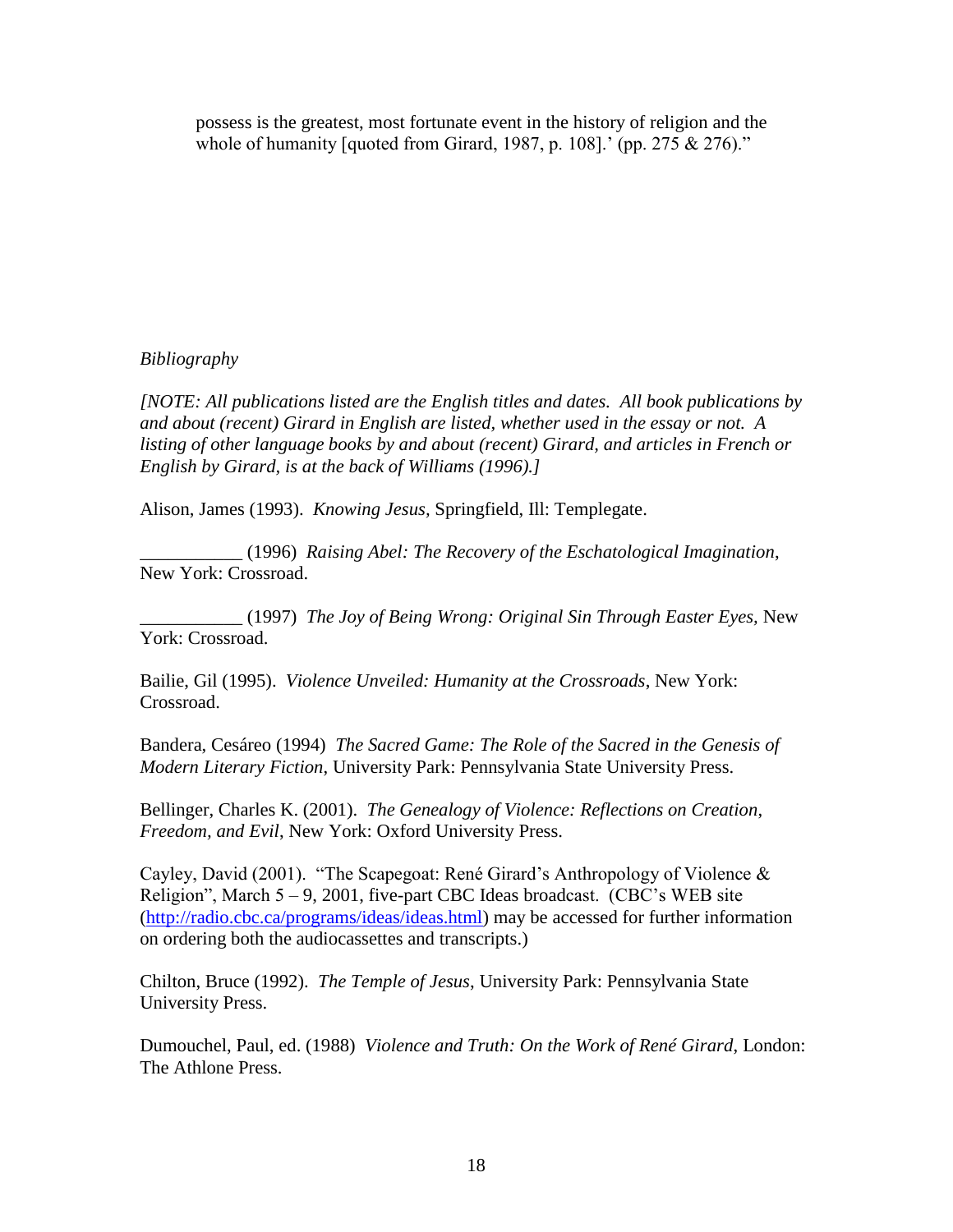Fricke, Weddig (1987). *The Court-Martial of Jesus: A Christian Defends the Jews Against the Charge of Deicide,* New York: Grove Weidenfeld.

Gans, Eric (1993) *Originary Thinking: Elements of Generative Anthropology,* Stanford, Calif. : Stanford University Press.

\_\_\_\_\_\_\_\_\_ (1997) *Signs of Paradox: Irony, Resentment, and Other Mimetic Structures, Stanford, Calif. : Stanford University Press.*

Girard, René, ed. (1962). *Proust: A Collection of Critical Essays,* New York: Prentice-Hall.

\_\_\_\_\_\_\_\_\_\_ (1966). *Deceit, Desire and the Novel: Self and Other in Literary Structure,*  Baltimore, London: Johns Hopkins University Press.

\_\_\_\_\_\_\_\_\_\_ (1977) *Violence and the Sacred.* Baltimore: Johns Hopkins University.

\_\_\_\_\_\_\_\_\_\_ (1978) *"To Double Business Bound": Essays on Literature, Mimesis and Anthropology,* Baltimore: Johns Hopkins University.

\_\_\_\_\_\_\_\_\_\_ (1987). *Things Hidden since the Foundation of the World: Research Undertaken in Collaboration with Jean-Michel Oughourlian and Guy Lefort,* Stanford: Stanford University Press.

\_\_\_\_\_\_\_\_\_\_ (1987) *Job The Victim of His People,* Stanford: Stanford University Press.

\_\_\_\_\_\_\_\_\_\_ (1991) *A Theatre of Envy: William Shakespeare,* New York: Oxford University Press.

\_\_\_\_\_\_\_\_\_\_ (1997) *Resurrection from the Underground: Feodor Dostoevsky,* New York: Crossroad.

\_\_\_\_\_\_\_\_\_\_ (2001) *I See Satan Fall Like Lightning*, New York: Orbis.

Goodhart, Sandor (1996) *Sacrificing Community*: *Reading the End of Literature*, Baltimore: Johns Hopkins University Press.

Gorringe, Timothy (1996). *God's Just Vengeance: Crime, violence and the rhetoric of salvation,* Cambridge: Cambridge University Press.

Goslan, Richard (1993). *René Girard and Myth: An Introduction*, New York: Garland.

Hamerton-Kelly, Robert G., ed. (1987). *Violent Origins*, Stanford: Stanford University Press.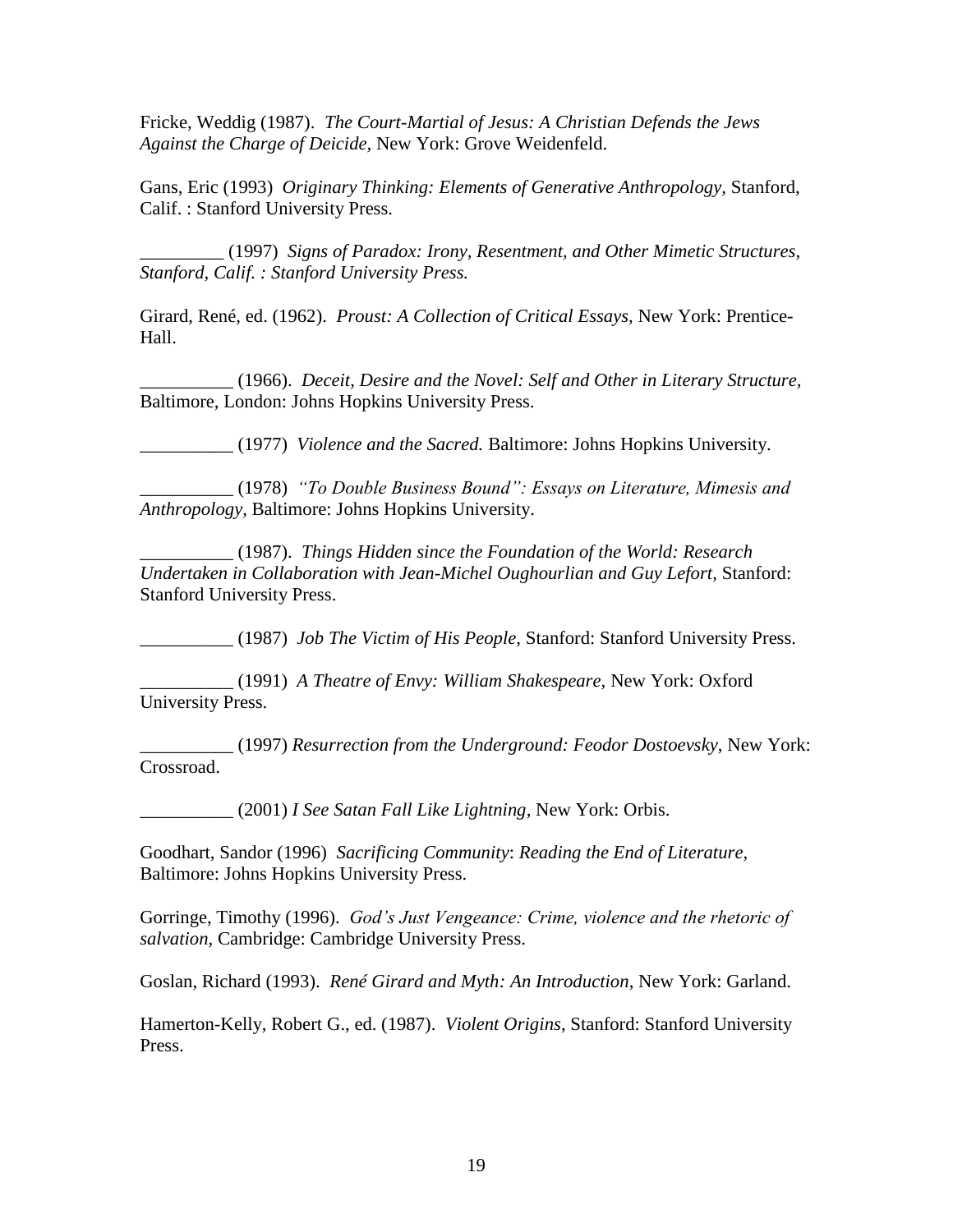\_\_\_\_\_\_\_\_\_\_\_\_\_\_\_\_\_\_\_\_\_\_ (1992) *Sacred Violence: Paul's Hermeneutic of the Cross*, Minneapolis: Fortress.

\_\_\_\_\_\_\_\_\_\_\_\_\_\_\_\_\_\_\_\_\_\_ (1994) *The Gospel and the Sacred: Poetics of Violence in Mark*, Minneapolis: Fortress.

\_\_\_\_\_\_\_\_\_\_\_\_\_\_\_\_\_\_\_\_\_\_ (1994). "A Tribute to René Girard on his 70th birthday", *Contagion*. Rocky Mount: Colloquium on Violence and Religion at Stanford.

\_\_\_\_\_\_\_\_\_\_\_\_\_\_\_\_\_\_\_\_\_ (1994). *The Gospel and the Sacred: Poetics of Violence in Mark*, Minneapolis: Fortress Press.

Johnson, Luke Timothy (1996). *The Real Jesus: The Misguided Quest for the Historical Jesus and the Truth of the Traditional Gospels,* San Francisco: Harper.

Jones, L. Gregory (1995). *Embodying Forgiveness: A Theological Analysis,* Grand Rapids: William B. Eerdmans Publishing Company.

Kaptein, Roel (1993) *On the Way of Freedom*, Blackrock Co., Dublin, Ireland: Columbia.

Livingston, Paisley (1992) *Models of Desire: René Girard and the Psychology of Mimesis*, Baltimore: Johns Hopkins University Press.

McCracken, David (1994) *The Scandal of the Gospels: Jesus, Story, and Offense*, New York: Oxford.

McKenna, Andrew (1992) *Violence and Difference: Girard, Derrida, and Deconstruction*, Urbana and Chicago: University of Illinois Press.

Oughourlian, Jean-Michel (1991) *The Puppet of Desire: The Psychology of Hysteria, Possession, and Hypnosis*, Stanford: Stanford University Press.

Redekop, Vern (1993). *Scapegoats, the Bible, and Criminal Justice: Interacting with René Girard*, Akron: Mennonite Central Committee.

Redekop, Vernon Neufeld (1998). *A Hermeneutic of Deep-Rooted Conflict: An Exploration of René Girard's Theory of Mimetic Desire and Scapegoating and its Applicability to the Oka/*Kanehsatà:ke *Crisis of 1990*, Ottawa: Faculty of Theology, Saint Paul University.

Simonse, Simon (1992) *Kings of Disaster: Dualism, Centralism and the Scapegoat King in the Southeastern Sudan*, Leiden and New York: Brill.

Smith, Theophus, and Mark Wallace, eds. (1994) *Curing Violence*, Sonoma, Calif.: Polebridge.